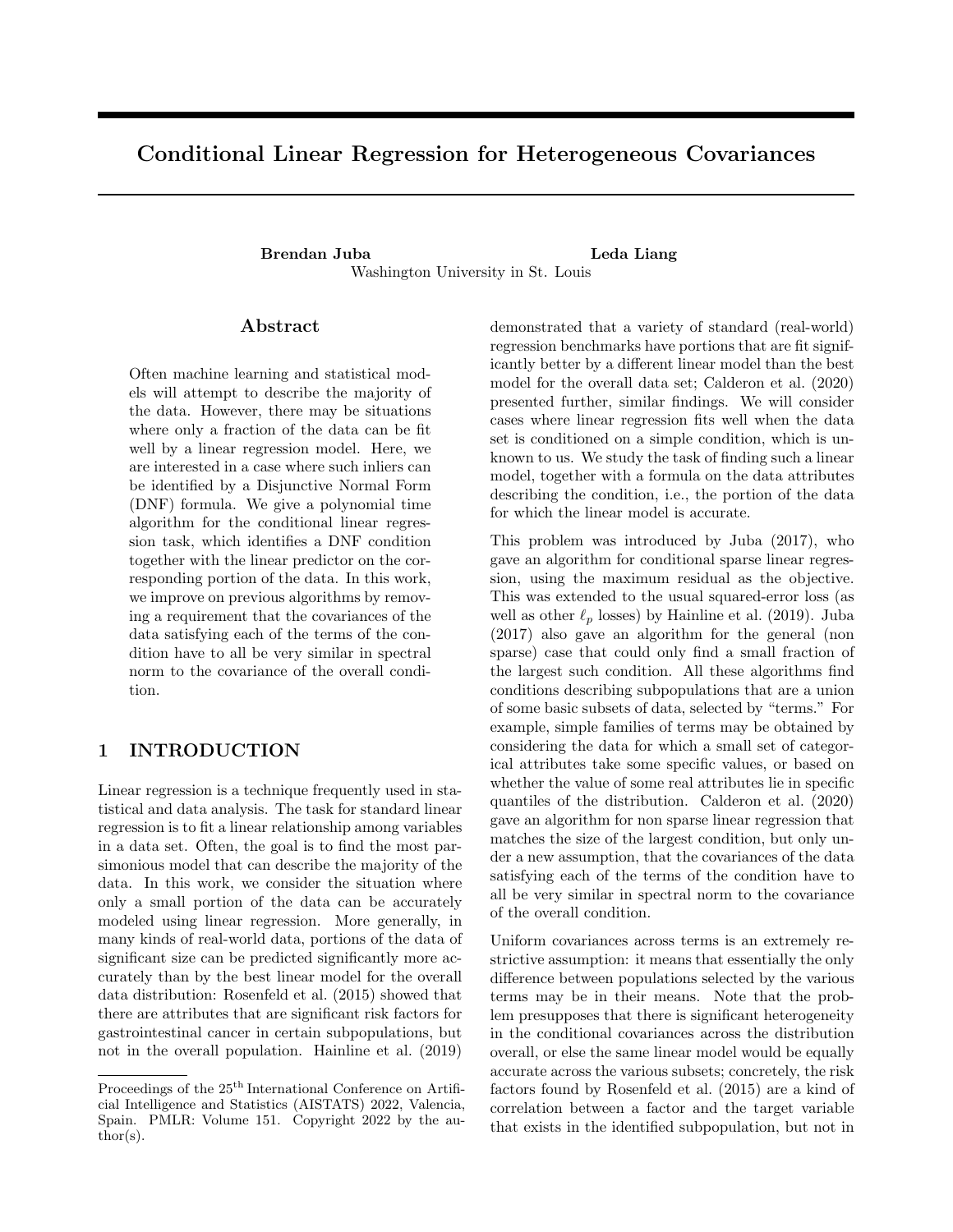the larger population. In a real-world data set, there is no reason to expect that the only relationships that exist would involve the target attribute; relationships between other pairs of attributes may appear when we consider one term or another. For example, intuitively, if the data lies on a curved manifold, then conditioning on some attribute taking values that select one portion of the curve or another would alter such relationships since the tangent space changes, and the covariance matrix in any local region of the manifold only has eigenvectors lying in the tangent space. (Note that we only require a common component in the orthogonal subspace for a linear model to exist.) So, Calderon et al's algorithm can only be guaranteed to find highly homogeneous subsets of a distribution that features significant heterogeneity overall. In their work, Calderon et al. concluded with the question of whether or not this new property was necessary to obtain a computationally efficient algorithm.

### 1.1 Our Contribution

In this work, we answer the questions posed by Calderon et al. (2020) and Juba (2017), solving the form of the task originally sought: we give a polynomial-time algorithm that identifies a condition that covers as much of the distribution as the optimal condition and a linear model which provides a good fit when conditioned on said condition, even if the terms of the condition feature heterogeneous covariances. The only assumptions on the data we use are bounds on the moments of the data itself (including hypercontractivity) and generalizations of the standard Gaussian noise assumption on the subset of the data described by the unknown condition. Note that in regression, the error can be arbitrarily large with arbitrary probability, so bounds on the moments of the data are necessary to empirically estimate the error.

Our algorithm is inspired by the list-decodable subspace recovery algorithm presented by Bakshi and Kothari (2021). Their work uses the sum of squares method to construct an algorithm which addresses robust subspace recovery. We present an analogous algorithm for conditional linear regression. As in Calderon et al. (2020), this is done by using a collection of subsets, which we will call "terms," in place of individual points. We thus make use of the fact that by drawing many examples per term, the noise in the data selected by a term can be better controlled, leading to more accurate estimates.

We stress that in contrast to the guarantee that Bakshi and Kothari obtain for their problem, we can obtain arbitrary accuracy with an algorithm that runs in fixed polynomial time, with an exponent that does not depend on the desired accuracy; we only require a sufficient (polynomial) number of examples from the target distribution, and our running time has only a low-order polynomial dependence on the size of the data set. (The dependence on the dimension, by contrast, while fixed, is a higher degree polynomial due to our use of the sum-of-squares method; reducing this dependence is a key challenge for future work, see Section 4.) In particular, given only the certifiable hypercontractivity assumption, Bakshi and Kothari observed that they do not obtain useful estimates for linear regression in fixed polynomial time: a  $O(1/\mu)$ accurate estimate is not meaningful for unit-norm coefficient vectors when  $\mu \leq 1/2$ .

Moreover, for the related problem of robust linear regression with a minority of inliers (discussed further below), all known approaches require a "certifiable anticoncentration" assumption that is much more restrictive, and cannot be satisfied by distributions supported on lower-dimensional manifolds, or discrete distributions such as the uniform distribution on the hypercube, for example. Indeed, Karmalkar et al. (2019) show that anticoncentration is necessary for the robust linear regression problem, but our work shows that it is not necessary for conditional linear regression. Furthermore, Diakonikolas et al. (2021) gave lower bounds for the d-dimensional robust linear regression problem in the statistical query model of  $d^{O(1/\mu)}$  queries. It was thus unclear whether or not a fixed polynomial dependence, in which  $1/\mu$  does not appear in the exponent, was even possible for our problem.

#### 1.2 Related Work

Our work is both technically and conceptually related to "list-decodable" linear regression. Classical work in robust statistics (Huber, 1981; Rousseeuw and Leroy, 1987) considers situations where a minority subset of the data consists of "outliers" that should be ignored. Recent works (Diakonikolas et al., 2019; Prasad et al., 2020, e.g.) have proposed methods to robustly estimate parameters for a wide variety of models. In this classical setting, it did not make sense to consider the possibility that a majority of the data could be "outliers," in part because there would no longer be a unique, dominant solution to consider. But, a recently proposed model of "list-decodable" robust statistics (Charikar et al., 2017) (similarly to classical algorithms such as RANSAC (Fischler and Bolles, 1981) for subspace discovery) overcomes this obstacle by permitting a list of possible estimates or models to be produced, provided that the list is not too long (generally,  $O(1/\mu)$  estimators for a  $\mu$ fraction of the data) and that an accurate estimate appears somewhere in the list. In particular, algorithms for list-decodable linear regression have been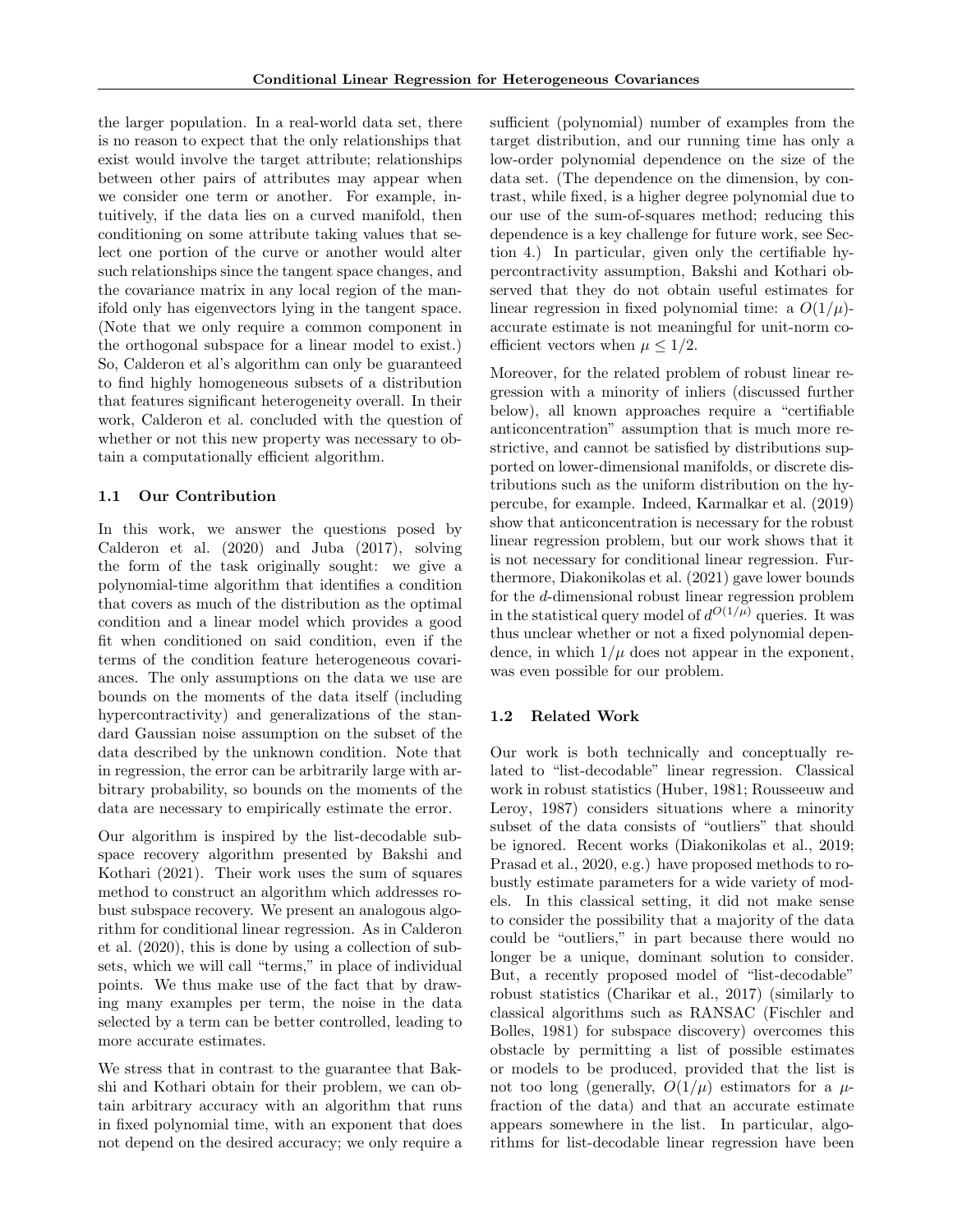proposed (Raghavendra and Yau, 2020; Karmalkar et al., 2019) (see also Bakshi and Kothari (2021)). Although we have formulated our problem in such a way that we only produce a single arbitrary model as output, we could have returned a list of models as well (or vice-versa, select a suitable model from such a list). The main distinction is that in this line of work, on the one hand, one does not need to produce a DNF that identifies the inliers, in contrast to our setting. Note that without this formula, we cannot tell when we should use one of the models versus another to make predictions for new data. Of course, on the other hand, in these works one is not promised that such a DNF exists, either, and so the approach used in our analysis cannot be used in these problems.

Another similar line of work to conditional linear regression is selective regression (El-Yaniv and Wiener, 2012): here as well, the objective is to identify a fraction of the data that can be fit well. But in contrast to our setting, this work was in a "transductive" learning setting where a linear predictor is first identified, and then a data set is given, and finally a ranking of that data is produced. The interpretation is that the top  $\mu$ -fraction of the ranking comprise the data for which the predictor is expected to be most accurate. In contrast, we jointly produce a linear model and a DNF that identifies which further examples, drawn from the same distribution, will be accurately predicted by the model. In learning with rejection or abstention (Cortes et al., 2016), on the other hand, a formula that selects a subset of the data is identified, but the problem formulation assigns a penalty to each example that is "rejected" – thus, we have a default loss value that our classifier can take in place of the loss that would be incurred by this prediction, and this overall loss is minimized over the entire data set. The cost of rejection here takes the place of the probability of the subset  $\mu$  in our problem.

All of these works have some similarities to classical topics such as fitting mixture models (McCulloch and Searle, 2001; Jiang, 2007). The primary difference is that in such work, first, every data point should have been drawn from some linear model in the mixture; if some large subset of the data cannot be fit well by linear models, there is no guarantee that the model will identify a small subset that can be fit well. A second difference is that such models do not provide a (DNF) rule to decide whether or not subsequent data is drawn from one of the components versus another. There are a number of topics such as regression trees (Quinlan, 1992), cluster-wise regression (Park et al., 2017), etc. that do provide such rules, but again, if the data overall cannot be fit well, they do not guarantee that small subsets of the data that can be fit well will be found.

# 2 PRELIMINARIES

We will assume that we have a data set containing  $N$ samples, from a distribution  $\mathcal D$  over  $\{0,1\}^n \times \mathbb{R}^d \times \mathbb{R}$ . Each sample consists of an  $n$  dimensional vector of Boolean attributes  $x$ , a d dimensional real valued vector of predictor variables  $y$ , and a real valued response z, which we would like to predict. We will denote the *i*th sample as  $(x, y, z)^{(i)}$  and abbreviate it as  $x^{(i)}$  when there is no ambiguity.

For linear regression, we want to find a vector of coefficients v such that z can be predicted by  $\langle v, y \rangle$ . Typically,  $\boldsymbol{v}$  is found using ordinary least squares, which minimizes the sum of  $({\langle v, y \rangle} - z)^2$  over all data points. However, since we are interested in cases where the majority of data cannot be fit, we want to find a subset of points described by condition  $c$  where there exists a good linear model. Similar to previous work, we will consider conditions represented by Disjunctive Normal Form (DNF) formulas; other natural families of formulas are either weaker or yield intractable problems (Juba, 2017). A  $k$ -DNF is defined to be a disjunction (OR) of terms where each term is a conjunction  $(AND)$  of no more than k attributes.

Throughout this paper, we will use  $\|\cdot\|_F$  to denote the Frobenius norm and  $\|\cdot\|_2$  to denote the  $\ell_2$ -norm of a vector. We will also define  $\mathcal{X}_I$  as the characteristic function where  $\mathcal{X}_I(x) = 1$  if  $x \in I$  and 0 otherwise. For brevity, we will use  $[N] = \{n \in \mathbb{N} | 1 \le n \le N\}$ . For a matrix  $M, M \succeq 0$  denotes M is positive semidefinite. Finally, we will use Π to denote projection matrices.

Definition 2.1 (Conditional Linear Regression). Given a sample of N points,  $(x, y, z)^{(i)}$ , from a distribution D over  $\{0,1\}^n \times \mathbb{R}^d \times \mathbb{R}$ , the task of conditional linear regression is to find a  $k$ -DNF,  $c$ , and linear predictor,  $\mathbf{v} = (v_1 \dots v_d)^T$ , such that, with high probability,  $|\langle v, y \rangle - z|$  is bounded by  $\epsilon$  when conditioned on  $c(x) = 1$  and  $c(x) = 1$  is satisfied by at least  $a \mu$  fraction of the data.

We will present an algorithm that finds  $c$  and  $v$  that is close to the optimal values of  $c^*$  and  $v^*$  given that the distribution of samples conditioned on  $c^*$  follows certain regularity conditions. Our algorithm is obtained by solving a sum-of-squares relaxation (Parrilo, 2000; Lasserre, 2001; Nesterov, 2000; Shor, 1987) of a polynomial optimization problem:

Definition 2.2 (Sum-of-squares relaxation). Given a system of polynomial inequalities for polynomials in  $\mathbb{R}[x_1, \ldots, x_n], g_1(\bm{x}) \geq 0, \ldots, g_r(\bm{x}) \geq 0, h_1(\bm{x}) =$  $0, \ldots, h_s(x) = 0$ , the degree- $\ell$  sum-of-squares relaxation is the following semidefinite optimization problem. The set of program variables  $\boldsymbol{u}$  is indexed by monomials over  $x_1, \ldots, x_n$  of total degree at most  $\ell$ ,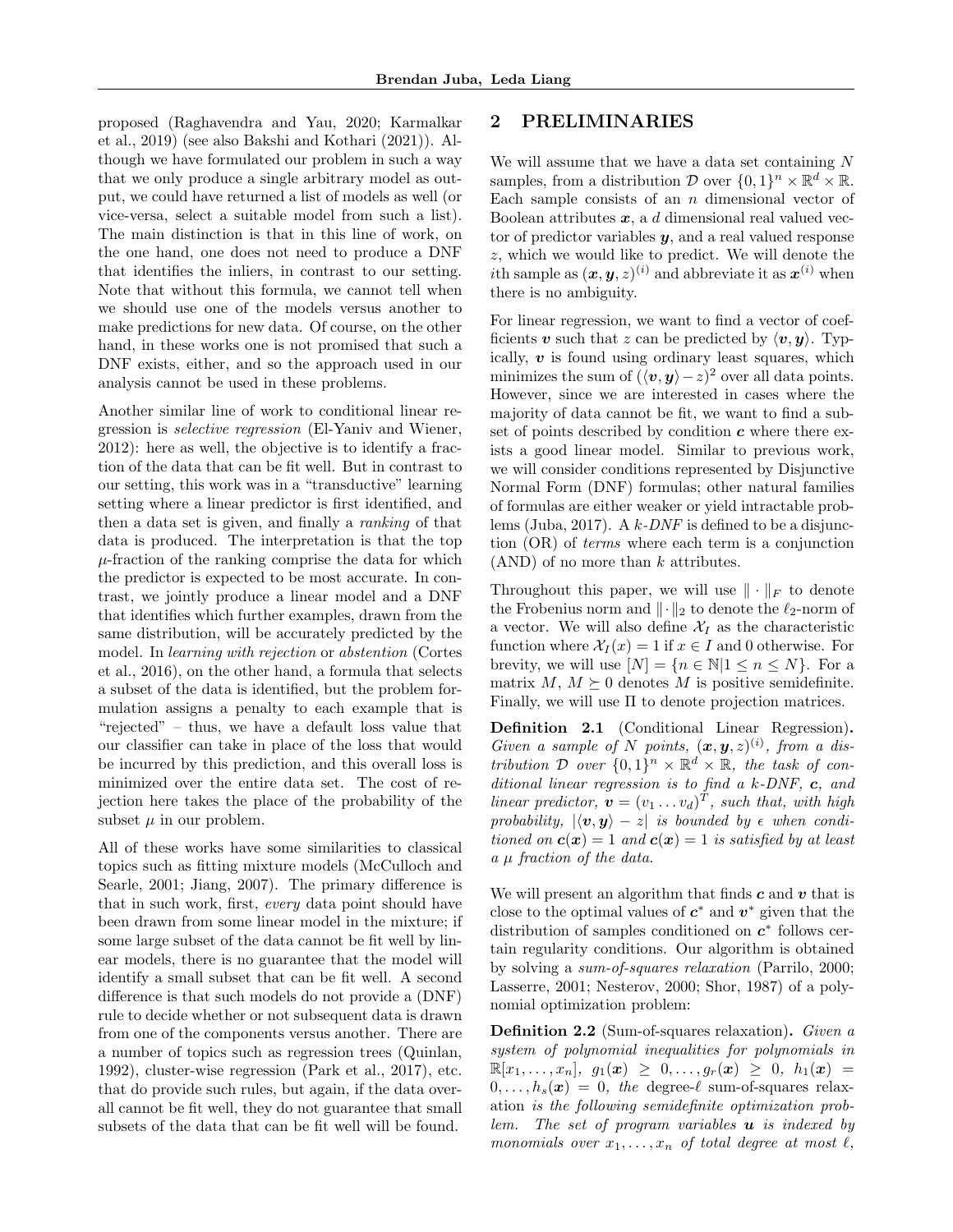with  $u_{\alpha}$  denoting the variable for the monomial with degree vector  $\alpha \in \mathbb{N}^n$ . We define the degree- $\ell$  moment matrix  $M_{\ell}(\boldsymbol{u})$  indexed by  $\boldsymbol{\alpha}, \boldsymbol{\beta} \in \mathbb{N}^n$  with total degree at most  $\ell/2$  to be  $M_{\ell}(u)_{(\alpha,\beta)} = u_{\alpha+\beta}$ . For a "shift" polynomial  $p \in \mathbb{R}[x_1, \ldots, x_n]$  of degree t, letting  $p_{\gamma}$  denote the coefficient of the monomial  $x^{\gamma}$  in p, the degree- $\ell$  localizing matrix  $M_{\ell}(p\mathbf{u})$  is defined by  $M_{\ell}(p\bm{u})_{(\bm{\alpha},\bm{\beta})} \ = \ \sum_{\bm{\gamma}} p_{\bm{\gamma}} u_{\bm{\alpha}+\bm{\beta}+\bm{\gamma}} \ \ \textit{for} \ \ \bm{\alpha} \ \ \textit{and} \ \ \bm{\beta} \ \ \textit{of total}$ degree at most  $\ell/2 - t$ . Now, the program has the constraints that  $u_0 = 1$ ;  $M_\ell(\mathbf{u}) \succeq 0$ ;  $M_\ell(h_j\mathbf{u}) = 0$  for  $j \in$  $\{1, \ldots, s\}$ ; and  $M_{\ell}(\prod_{j \in S} g_j \boldsymbol{u}) \succeq 0$  for  $S \subseteq \{1, \ldots, r\}$ *s.t.*  $\sum_{j \in S} \deg(g_j) \leq \ell$ .

Given a bound on the magnitudes of the values involved, the solutions to semidefinite programs can be approximated to arbitrary precision in polynomial time by various algorithms; the current state-of-theart is due to Jiang et al. (2020).

A helpful interpretation of the sum-of-squares relaxation is that it defines a set of "pseudo-distributions" that relax the moments of probability distributions supported on solutions to the system of inequalities, with an associated "pseudo-expectation" operator defined on polynomials of degree up to  $\ell$  (we borrow the presentation from Raghavendra and Yau (2020)):

Definition 2.3 (Pseudo-distribution (Barak et al.,  $2012)$ ). A level  $\ell$  pseudo-distribution is a finitelysupported function  $\overline{D}: \mathbb{R}^n \to \mathbb{R}$  such that  $\sum_x D(x) =$ 1 and  $\sum_{x} D(x)f(x)^{2} \ge 0$  for every polynomial f of degree at most  $\ell/2$ .

Definition 2.4 (Pseudo-expectation (Barak et al., 2012)). The pseudo-expectation of a function f on  $\mathbb{R}^d$ with respect to a pseudo-distribution D, denoted by  $\tilde{\mathbb{E}}_{D(x)} = \sum_x D(x) f(x).$ 

A low-degree pseudo-distribution is generally not a probability distribution, and we generally cannot sample from it. The quality of a sum-of-squares relaxation is characterized by "sum-of-squares proofs" under mild conditions, the bounds obtained by the relaxation of a given degree match the optimal bound that can be proved via a sum-of-squares proof (Parrilo, 2000; Lasserre, 2001; Nesterov, 2000; Shor, 1987):

Definition 2.5 (Sum of Squares proofs (Grigoriev and Vorobjov, 2002)). Fix a set of polynomial inequalities  $\mathcal{A} = \{g_i(x) \geq 0\}_{i \in [m]} \cup \{h_i(x) = 0\}_{i \in [m']}$  in variables  $x_1, \ldots, x_n$ . A sum-of-squares proof of  $q(x) \geq 0$  is an identity of the form

$$
\left(1 + \sum_{k \in [m'']} d_k^2(x)\right) \cdot q(x)
$$
  
= 
$$
\sum_{j \in [m''']} s_j^2(x) + \sum_{S \subseteq [m]} a_S^2(x) \cdot \prod_{i \in S} g_i(x) + \sum_{i \in [m']} b_i(x)h_i(x),
$$

where  $\{s_j(x)\}_{j\in[m''']}$ ,  $\{a_S(x)\}_{S\subseteq[m]}$ ,  $\{b_i(x)\}_{i\in[m']}$ , and

 ${d_k(x)}_{k \in [m'']}$  are real polynomials. If the expressions in the identity have total degree at most D, we denote that  $q(x) \geq 0$  has a degree-D sum-of-squares proof from A (where  $x_1, \ldots, x_n$  are the indeterminates) by

$$
\mathcal{A}\left| \frac{x_1,...,x_n}{D} q(x) \ge 0.
$$

Moreover, a recent technique for extracting solutions from the sum-of-squares relaxation has been to use identifiability (Raghavendra et al., 2019): roughly, if there is a sum-of-squares proof that a portion of the solution is determined up to small  $\ell_2$  error, then we can read that portion of the solution off directly from the degree-1 variables. Conceptually, our analysis will follow this approach. Towards such an analysis, we require that the data/noise possess some niceness properties in a form that is amenable to sum-of-squares:

Definition 2.6 (Certifiable Hypercontractivity, Section 2.1 of Bakshi and Kothari (2021)). A distribution  $\mathcal D$  over  $\mathbb R^d$  has C-hypercontractive degree-2 polynomials if for every  $d \times d$  matrix Q,

$$
\mathbb{E}_{x \sim \mathcal{D}}\left(\boldsymbol{x}^\top Q \boldsymbol{x} - \textit{tr}(Q)\right)^{2h} \leq \left( Ch \right)^h \left( \mathbb{E}_{\boldsymbol{x} \sim \mathcal{D}}\left(\boldsymbol{x}^\top Q \boldsymbol{x}\right)^2 \right)^h.
$$

We say that the hypercontractivity is  $\ell$ -certifiable if there is a degree- $\ell$  sum-of-squares proof of this inequality with Q as an indeterminate.

Lemma 2.7 (Certifiable Hypercontractivity Under Sampling. Lemma 6.11 in Bakshi and Kothari  $(2021)$ ). Let  $\mathcal D$  be a 1-subgaussian, 2h-certifiably Chypercontractive distribution over  $\mathbb{R}^d$ . Let S be a set of  $n = \Omega((hd)^{8h})$  i.i.d. samples from  $\mathcal{D}$ . Then, with probability at least  $1-\frac{1}{poly(n)}$ , the uniform distribution on S is h-certifiably  $(2C)$ -hypercontractive.

In linear regression, it is standard and convenient to assume Gaussian residuals with mean 0 and constant variance  $\sigma^2$ . We stress that in order to empirically estimate the squared error of candidate linear models, we need some control on the moments of the loss function, which for various candidates corresponds to various quadratic polynomials; hypercontractivity of such quadratic polynomials gives such bounds. Many distributions, including the Gaussian distribution, uniform distribution on the Boolean hypercube, and log-concave distributions are examples of certifiably hypercontractive distributions; affine transformations, (bounded-weight) mixtures, and products of such distributions are also certifiably hypercontractive (Klivans et al., 2018; Bakshi and Kothari, 2021). It is thus reasonable to assume that the distribution is, in particular, certifiably hypercontractive. Lemma 2.7 shows that empirical distributions from a certifiably hypercontractive distribution are also certifiably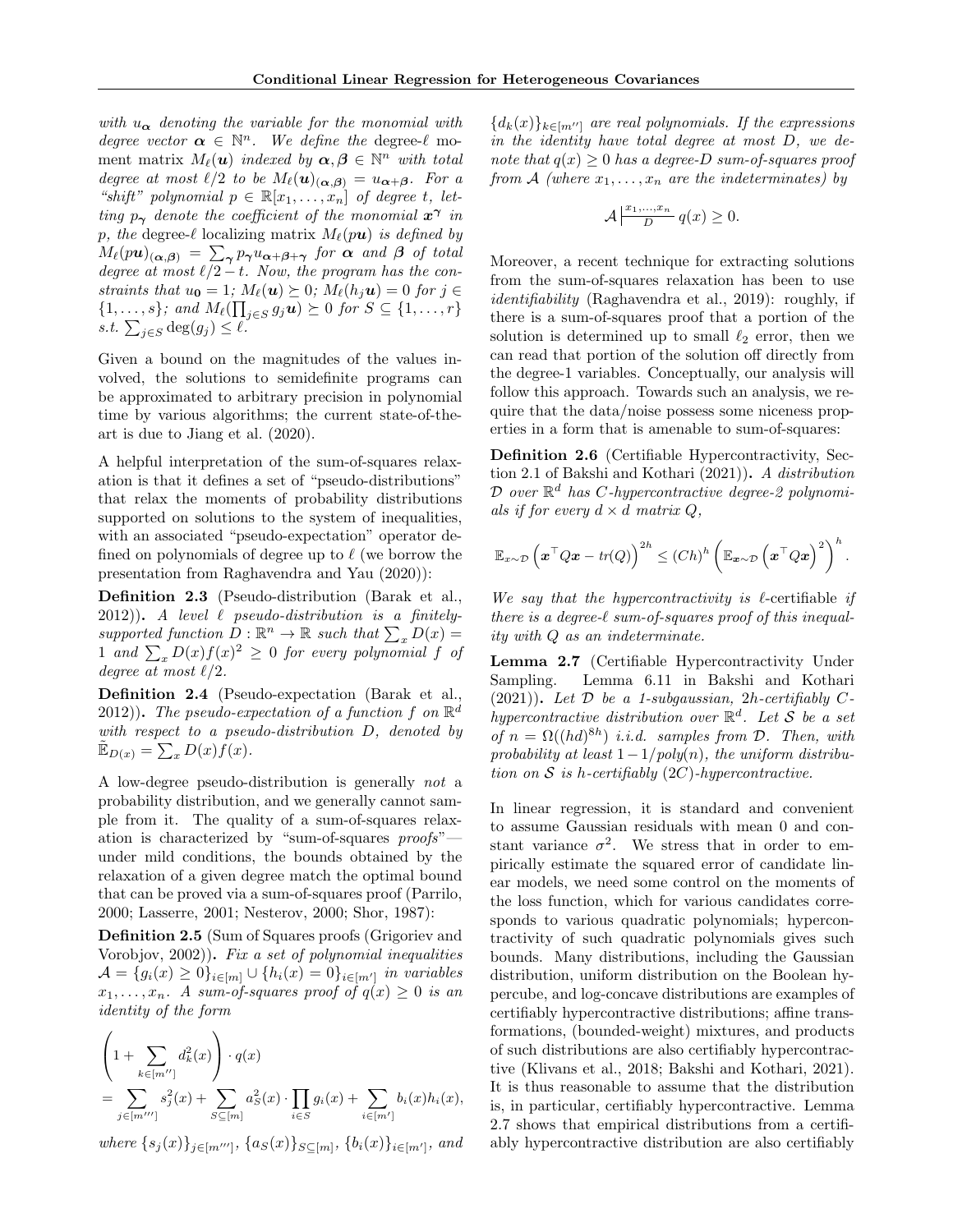hypercontractive. We also assume that degree-2 polynomials similarly have *certifiably* bounded variances, which also holds for such distributions (Bakshi and Kothari, 2021).

## 3 RESULTS

#### 3.1 Preprocessing

For our algorithm, we will consider the data as m disjoint subsets which we will call terms,  $\{I_j\}_{j=1}^m$ . To find k-DNF conditions, we will create a term for each setting of each set of  $k$  distinct attributes, but the algorithm can be used with any family of sets we choose. We will weight each term by the number of points,  $|I_j|$ , in term  $I_j$ . We will define  $I_{good}$  as the collection terms of the optimal  $k$ -DNF  $c^*$ . From the perspective of the subspace recovery task (Bakshi and Kothari,  $2021$ ),  $I_{qood}$  represents the collection of inliers, and the remaining points represent the outliers. Since the condition  $c^*$  is satisfied by a  $\mu$  fraction of the data,  $|I_{good}| = \mu N$ . Additionally, our algorithm will assume that each term  $I_j$  is pairwise disjoint. This can be achieved by duplicating points that satisfy more than one term (Calderon et al., 2020). We have  $N$ data points and  $m$  terms, so there will be at most  $mN$  data points following the duplication procedure. Previously,  $|I_{good}| = |\bigcup_{I_j \in I_{good}} I_j|$  which increases to  $|I_{good}| = \sum_{I_j \in I_{good}} |I_j|$  with duplicate points. Therefore size of  $I_{good}$  may blow up at most by a factor of the number of terms in  $I_{good}$ . If we use N' to denote the number of points after duplication, notice that  $N_{good}^{\prime}/N^{\prime} \ge N_{good}/mN$ . Thus the proportion of good points after duplication is at least a  $\mu/m$  (Calderon et al., 2020). Hereafter, N,  $I_{good}$ ,  $\{I_j\}_{j=1}^m$ , and  $\mu$  will be used to describe the data after duplication.

Our algorithm only obtains good estimates when each term in  $I_{good}$  is large. Since the contribution of each term is weighted by its size, we can remove sufficiently small terms without compromising the quality of the estimates. Finally, we will extend  $y^{(i)}$  by a constant, 1, to allow for an intercept in the linear model.

# 3.2 Main algorithm: identifying the data subspace

Recall that our goal is to find the linear predictor  $\boldsymbol{v}$ such that  $\langle v, y^{(i)} \rangle = z^{(i)}$  for all points satisfying condition  $c^*$ . If we extend v with -1 and  $y^{(i)}$  with  $z^{(i)}$ , the previous equation is equivalent to  $\langle v, y^{(i)} \rangle = 0$ . This equation describes a hyperplane, which allows us to look at our conditional linear regression problem from the perspective of a subspace recovery problem. Note that both  $v$  and  $y^{(i)}$  are now  $(d+2)$ -dimensional vectors. Let us use Π to denote a projection matrix

that projects onto this subspace and  $\Pi_*$  to denote the optimal projection.

Definition 3.1 (Reformulation of the Problem). Given a distribution, D, over points  $\{\boldsymbol{x}^{(i)}, \boldsymbol{y}^{(i)}, z^{(i)}\}_{i=1}^N$ and predefined disjoint subsets,  $\{I_j\}_{j=1}^m$ . Let  $I_{good}$  be an unknown collection of terms containing points that satisfy  $c^*$  such that  $P(x \in I_{good}) \geq \mu$ . If there exists a linear predictor,  $v^*$ , such that  $|\langle v^*, y \rangle| \leq \epsilon$  and a projection matrix,  $\Pi_*$ , that projects onto the hyperplane described by the linear predictor, then we want to find  $\Pi$  that approximates  $\Pi_*$  such that  $\|\Pi - \Pi_*\|_F \leq error$ .

Note that the Frobenius norm bounds the spectral norm from above, where the squared error of  $v$  is precisely  $v^\top \Pi_* v$ , so a solution to this reformulation gives an empirical estimate that is off by at most  $\|\boldsymbol{v}\|_2^2\cdot error$ .

The advantage of this reformulation is that the subspace is uniquely determined by the set of terms, whereas if the subspace has lower dimension, there may be a large space of linear models, which are thus not identifiable: i.e.,  $\Pi_*$  does not necessarily have rank  $n-1$  because the data may lie on a lower-dimensional subspace, e.g., if not all covariates are informative. This matters because sum-of-squares relaxes a program capturing the moments of a distribution over solutions—if there is a unique solution  $\Pi_*$  to our estimation problem (if it is "identifiable"), then the first moments of Π in such a distribution must contain that unique solution, hence we may be able to read the values of  $\Pi_*$  off from a solution to the sum-of-squares relaxation. But, if the solution is not unique, the values obtained from the sum-of-squares program may be uninformative. What remains to be shown is that there is a fixed degree sum-of-squares proof that the solution is unique. Then, the values of a solution can indeed be read off from a solution of a corresponding degree sum-of-squares relaxation. (See Raghavendra et al. (2019) for an overview of this approach.)

One remaining issue is that even if the subspace containing the support of  $\mathcal{D}|\mathbf{c}^*$  is identifiable once  $\mathbf{c}^*$  is fixed, there may be multiple candidates  $c$  for  $c^*$ . If each lies in a different subspace, the variables Π in a solution to the sum-of-squares relaxation may not correspond to any of these subspaces. An analogous issue arises in robust linear regression in the minority-inlier regime, and Karmalkar et al. (2019); Raghavendra and Yau (2020) developed techniques to address this issue: in particular, Algorithm 1 follows the "rounding by votes" approach of Karmalkar et al. (2019). In this approach, we (step 1) solve for, in particular, a set of moments that minimizes the  $\ell_2$ -norm of the term indicator variables' first moments. Intuitively, this ensures that we obtain a maximum entropy mixture of such solutions, so in particular the solution has support on any desired  $\mathbf{c}^*$  (c.f. Lemma 3.7). Then we (step 2) con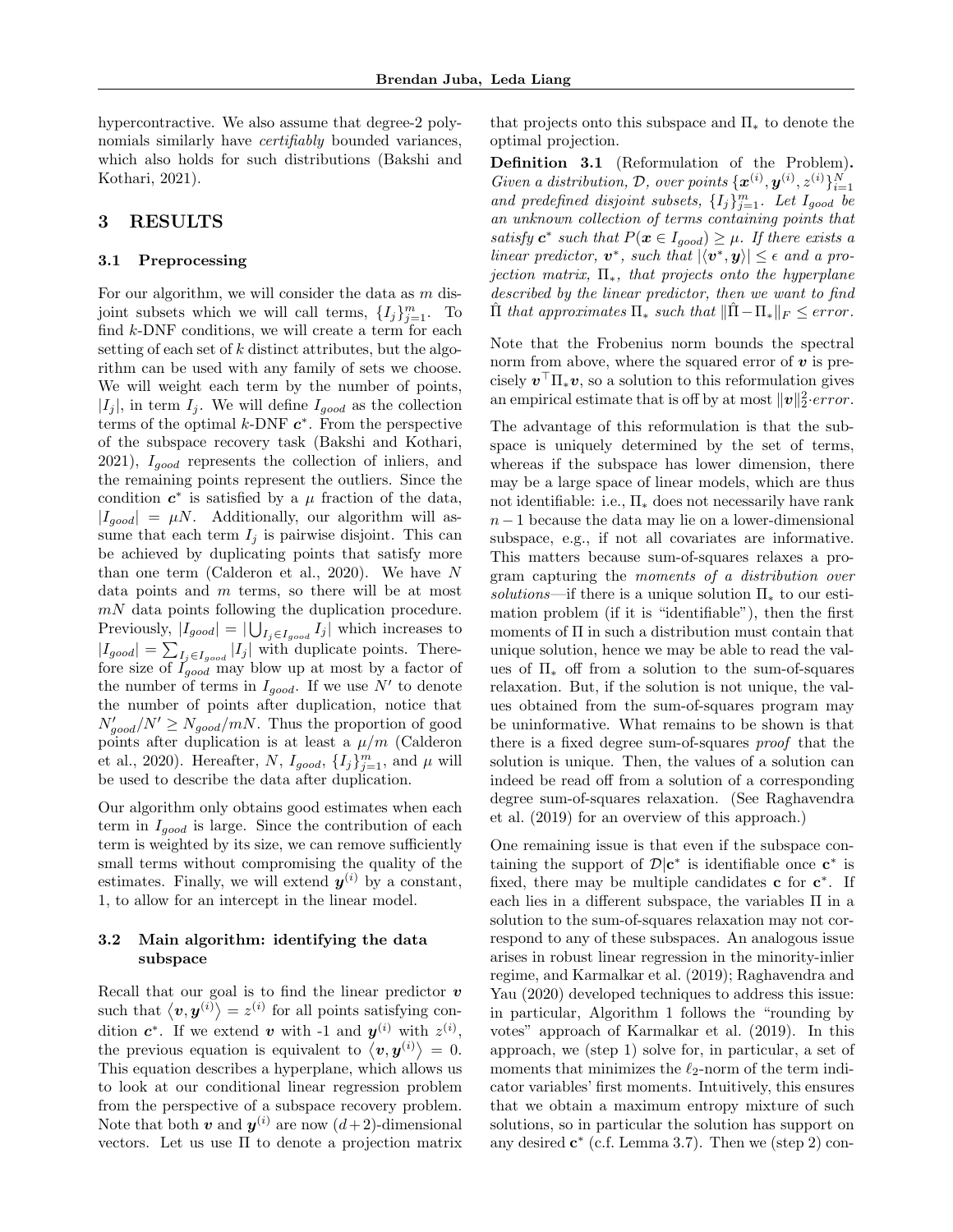sider the solutions we would obtain by *conditioning on* each one of these indicators. Intuitively, this "breaks ties," by asserting that one of the terms must be included in the program's solution. In particular, some term must supply at least an average fraction of the probability mass of  $c^*$ , and by Markov's Inequality, the error from  $\Pi_*$  of this solution is only moderately larger than the error if we had conditioned on  $c^*$ . This latter error is small (Lemma 3.6), and hence we obtain a sufficiently good estimate of  $\Pi_*$  by conditioning on a single term. In fact, we need not consider all of the indicators, (step 3) it suffices to consider the solutions obtained from a sample of  $O(1/\mu)$  indicators, sampled according to their weight in the solution. Apart from the details of the relaxation, this is Algorithm 1.

The main issue is thus indeed to establish that the relaxation is sufficiently tight to permit identifiability of  $\Pi_*$  when conditioned on  $\mathbf{c}^*$ , as captured in Lemma 3.6. We remark that Karmalkar et al. (2019); Raghavendra and Yau (2020) needed a stronger assumption to obtain identifiability for regression, that the data was anti-concentrated. Anticoncentration does not hold if, e.g., the data lies on a lower-dimensional manifold, so it is a restrictive assumption. By contrast, we only need hypercontractivity and bounded moments to estimate the subspace.

We now state our main theorem, which is adapted from Theorem 1.4 of Bakshi and Kothari (2021).

**Theorem 3.2.** Let  $\Pi_*$  be a projection matrix for a dimension r subspace. Let  $\mathcal{D}|\mathbf{c}^*$  be a mean 0, covariance  $\Pi_*$  distribution with 2-certifiably C-hypercontracitve degree-2 polynomials with certifiably C-bounded variances. Then, there exists an algorithm that takes  $n \geq \Omega\left((d\log d/\mu)^{16}\right)$  samples from  $\mathcal D$  and outputs a list  $\mathcal L$  of  $\mathcal O(1/\mu)$  projection matrices such that with probability at least 0.99 over the draw of the sample and randomness of the algorithm, there is a  $\Pi \in \mathcal{L}$ satisfying  $\|\Pi - \Pi_{*}\|_{F} \leq \mathcal{O}(1/\mu)$  in polynomial time.

Let  $\mathcal{A}_{w,v,\epsilon,\Pi}$  be the SoS program in Figure 1 where  $w$ ,  $v, \epsilon$ , and  $\Pi_1, \ldots, \Pi_m$  are indeterminates.

We interpret the program constraints as follows:

- 1. Defines  $y^{\prime(i)}$  such that the inliers have mean 0 while preserving the constant 1 for the intercept of the model.
- 2. Conditioned on  $c$ , the linear predictor  $v$  fits well.
- 3. The number of samples when conditioned on c comprises a  $\mu$  fraction of the data.
- 4. The Boolean constraint:  $w_i \in \{0,1\}$  for all j.
- 5. Defines  $\Pi_j$  as a projection matrix corresponding to the distribution of points in term  $I_i$ .
- 6. The residuals of the linear model follow a Gaussian distribution with mean 0 and standard deviation  $\sigma$ , bounding the average noise on the inliers.
- 7. The samples are certifiably hypercontractive.
- 8. Similarly, the variance is certifiably bounded.
- 9. The second moment of each predictor variable of samples satisfying  $c$  is bounded by  $\alpha$ .
- 10. Finally, the fourth moment of each predictor variable of samples satisfying c is bounded by  $\beta$ .

We note that constraints 7 and 8 are infinite families of constraints. But since there are sum-of-squares proofs of these constraints, similar to Bakshi and Kothari (2021), we can use the quantifier elimination technique (Fleming et al., 2019, Section 4.3.4) to rewrite these as standard constraints. We note that we substitute the cubic polynomial  $y'^\top Qy'$  for Q in the proof of the hypercontractive inequality, thus obtaining a degree-6 sum-of-squares proof from the original degree-2 proof.

## Algorithm 1

**Input:** Sample  $\mathcal{Y} = {\mathbf{x}^{(1)}, \mathbf{x}^{(2)}, \dots, \mathbf{x}^{(N)}}$  from  $\mathcal{D}$ . **Output:** A list  $\mathcal{L}$  of  $O(1/\mu)$  projection matrices such that there exists  $\Pi \in \mathcal{L}$  satisfying  $\|\Pi - \Pi_*\|_F$  $\mathcal{O}(1/\mu)$ .

### Operation:

- 1. Find a degree 12 pseudo-distribution  $\tilde{\mu} \quad \text{satisfying} \quad \mathcal{A}_{w,v,\epsilon,\Pi} \quad \text{that} \quad \text{minimizes} \ \sqrt{\sum_{j=1}^m w_j \sum_{\bm{x}^{(i)} \in I_j} \mathcal{X}_{I_j}(\bm{x}^{(i)})}.$
- 2. For each  $i \in [N]$  such that  $\tilde{\mathbb{E}}_{\tilde{\mu}}\left[ \sum_{j=1}^m w_j \mathcal{X}_{I_j}\left(\boldsymbol{x}^{(i)}\right) \right] \quad > \quad 0, \quad \mathrm{let} \quad \hat{\Pi}_i \quad =$  $\tilde{\mathbb{E}}_{\tilde{\mu}}\big[\sum_{j=1}^m w_j \mathcal{X}_{I_j}\big(\bm{x}^{(i)}\big)\Pi\big]$  $\frac{\mathbb{E}_{\tilde{\mu}}[\sum_{j=1}^{\infty} w_j \mathcal{X}_{I_j}(\boldsymbol{x}^{(i)})]^{\Pi}]}{\mathbb{E}_{\tilde{\mu}}[\sum_{j=1}^m w_j \mathcal{X}_{I_j}(\boldsymbol{x}^{(i)})]}$ . Otherwise, set  $\hat{\Pi}_i = 0$ .
- 3. Take J to be a random multi-set formed by union of  $O(1/\mu)$  independent draws of  $i \in [N]$ with probability  $\frac{\mathbb{E}[\sum_{j=1}^m w_j \chi_{I_j}(\boldsymbol{x}^{(i)})]}{u_N}$  $\mu N$
- 4. Output  $L = {\hat{\Pi}_i | i \in J}$  where  $J \subseteq [N]$

For the following analysis,  $y^{(i)}$  will denote the samples after centering the inliers, which is equivalent to  $y^{\prime(i)}$ from the program.

The root of our improved analysis is Lemma 3.3 below, which uses Chebyshev's Inequality to give us an error bound inversely proportional to  $N^2$ . Thus, as we draw more data, the right hand side goes to 0.

Lemma 3.3 (Frobenius Closeness of Empirical and True Covariances). Define  $w(I_j)$  $\frac{1}{\mu N} \sum_{i=1}^N w_j \mathcal{X}_{I_j}(\boldsymbol{x}^{(i)})$ . With probability  $1-\delta$ ,

$$
\left\| \frac{1}{\mu N} \sum_{i=1}^N w_j \mathcal{X}_{I_j}(\boldsymbol{x}^{(i)}) \Pi_j \boldsymbol{y}^{(i)} \boldsymbol{y}^{(i)\top} \Pi_j - w(I_j) \Pi_j \right\|_F^2
$$
  

$$
\leq \frac{w_j |I_j| (d+2)^4 (\beta + \alpha + 7\alpha^4 \sigma^2)}{\mu^2 N^2 \delta}.
$$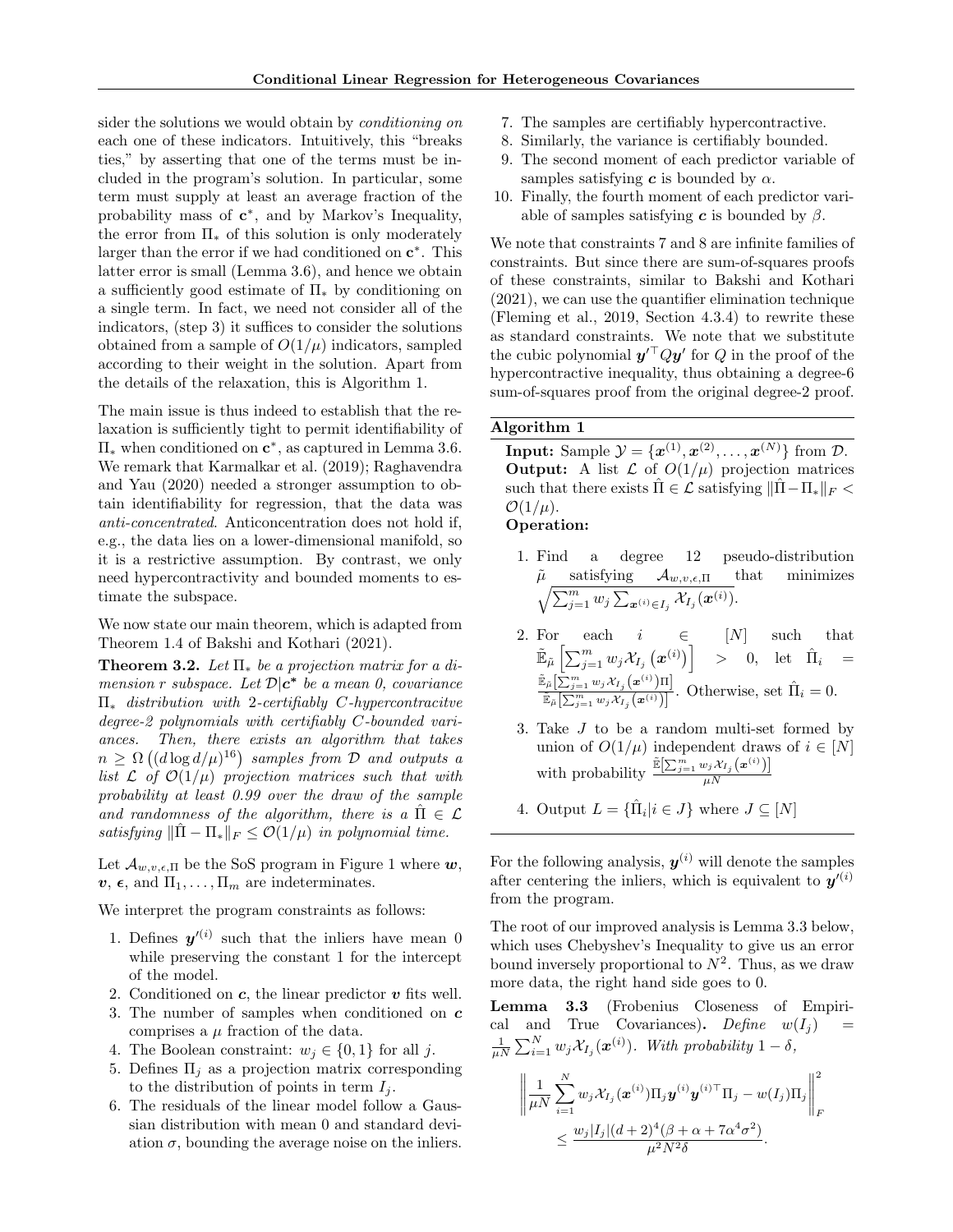$\mathcal{A}_{w,v,\epsilon,\Pi}$  :

|                     | $\bm{y}'^{(i)} = \bm{y}^{(i)} - \frac{1}{\mu N} \sum_{i=1}^{m} \sum_{i=1}^{N} w_j \mathcal{X}_{I_j}(\bm{x}^{(i)}) \bm{y}^{(i)} + \begin{bmatrix} 1 \\ \bm{0}_{d+1} \end{bmatrix}$                                                                                                                                                                        |
|---------------------|----------------------------------------------------------------------------------------------------------------------------------------------------------------------------------------------------------------------------------------------------------------------------------------------------------------------------------------------------------|
| $\forall j \in [m]$ | $\left\langle w_j \mathcal{X}_{I_j}(\boldsymbol{x}^{(i)}) \left( \left\langle \boldsymbol{v}, \boldsymbol{y}'^{(i)} \right\rangle + \epsilon_i \right) \right\rangle = 0.$                                                                                                                                                                               |
| $\forall j \in [m]$ | $\sum  I_j  w_j = \mu N$                                                                                                                                                                                                                                                                                                                                 |
| $\forall j \in [m]$ | $w_i = w_i^2$                                                                                                                                                                                                                                                                                                                                            |
| $\forall j \in [m]$ | $w_j \mathcal{X}_{I_j}(\boldsymbol{x}^{(i)}) \Pi_j \left( \boldsymbol{y}'^{(i)} - \begin{bmatrix} \boldsymbol{0}_{d+1} \ \epsilon_i \end{bmatrix} \right) = w_j \mathcal{X}_{I_j}(\boldsymbol{x}^{(i)}) \left( \boldsymbol{y}'^{(i)} - \begin{bmatrix} \boldsymbol{0}_{d+1} \ \epsilon_i \end{bmatrix} \right)$                                          |
| $\forall j \in [m]$ | $\sum_{i \in I_j} w_j \epsilon_i \leq w_j \frac{\sigma}{ I_j }$                                                                                                                                                                                                                                                                                          |
|                     | $\forall Q,j \in [m] \quad \frac{1}{\mu N} \sum_i^{\cdot \cdot} w_j \mathcal{X}_{I_j}(\boldsymbol{x}^{(i)}) \left( {\boldsymbol{y}'}^{(i)^\top} Q {\boldsymbol{y}'}^{(i)} - \mathrm{tr}(Q \Pi_j) \right)^2 \leq \frac{C w_j}{\mu N} \sum_i^{\cdot N} \mathcal{X}_{I_j}(\boldsymbol{x}^{(i)}) {(\boldsymbol{y}'}^{(i)^\top} Q {\boldsymbol{y}'}^{(i)})^2$ |
| $\forall Q,j\in[m]$ | $\frac{1}{uN}\sum_{i}^{N} w_{j} \mathcal{X}_{I_{j}}(\boldsymbol{x}^{(i)})(\boldsymbol{y}'^{(i)\top} Q \boldsymbol{y}'^{(i)})^{2} \leq C \ \Pi_{j} Q \Pi_{j}\ _{F}^{2}$                                                                                                                                                                                   |
| $\forall j \in [m]$ | $w_j \sum_{i,j} \left[ (\bm{y}_1'^{(i)})^2 \quad \dots \quad (\bm{y}_{d+2}')^2 \right]^{\top} \leq w_j  I_j  \alpha \bm{1}$                                                                                                                                                                                                                              |
| $\forall j \in [m]$ | $w_j \sum \left[ (\bm{y}_1'^{(i)})^4 \quad \dots \quad (\bm{y}_{d+2}')^4 \right]^{\top} \leq w_j  I_j  \beta \bm{1}$                                                                                                                                                                                                                                     |

Figure 1: Polynomial constraints used in the SoS Program

Proof. The squared Frobenius norm is equivalent to summing the square of each element. Thus we will bound the square of each element using Chebyshev's inequality and then compute the sum. The matrix  $\frac{1}{\mu N} \sum_{i=1}^{N} w_j \mathcal{X}_{I_j}(\boldsymbol{x}^{(i)}) \Pi_j \boldsymbol{y}^{(i)} \boldsymbol{y}^{(i)\top} \Pi_j$  can treated as a random quantity that represents an empirical estimate of  $w(I_i)\Pi_i$ .

 $\text{Recall } w_j \mathcal{X}_{I_j}(\boldsymbol{x}^{(i)})\Pi_j(\boldsymbol{y}^{(i)}\!-\!\boldsymbol{\epsilon}_i) = w_j \mathcal{X}_{I_j}(\boldsymbol{x}^{(i)})(\boldsymbol{y}^{(i)}\!-\!\boldsymbol{\epsilon}_i)$ from the program. Thus  $w_j \mathcal{X}_{I_j}(\boldsymbol{x}^{(i)}) \Pi_j \boldsymbol{y}^{(i)} =$  $w_j \mathcal{X}_{I_j}(\boldsymbol{x}^{(i)})(\boldsymbol{y}^{(i)} \ + \ (\Pi_j \ - \ I)\boldsymbol{\epsilon}_i). \qquad \text{The empir-}$  $\text{ical} \quad \text{covariance} \quad \text{matrix} \quad \text{can} \quad \text{be} \quad \text{rewritten} \quad \text{as} \ \frac{1}{\mu N} \sum_{i=1}^N w_j \mathcal{X}_{I_j}(\boldsymbol{x}^{(i)})(\boldsymbol{y}^{(i)} \quad + \quad (\Pi_j \quad - \quad I)\boldsymbol{\epsilon}_i)(\boldsymbol{y}^{(i)} \quad + \quad$  $(\Pi_j - I)\epsilon_i)^\top$ . Let us use the notation  $A_{r,s}$  to denote the element in row r and column s of a matrix A. Using Chebyshev's Inequality, the square of each element in the Frobenius norm can be bounded<br>by  $\frac{w_j(d+2)^2}{\mu^2 N^2 \delta} \left( \sum_{i=1}^N \mathcal{X}_{I_j}(\boldsymbol{x}^{(i)}) Var(((\boldsymbol{y}^{(i)} + (\Pi_j - I)\boldsymbol{\epsilon}_i))\right)$  $(\boldsymbol{y}^{(i)} + (\Pi_j - I)\boldsymbol{\epsilon}_i)^\top)_{r,s})$  with probability  $1-\delta/(d+2)^2$ .

Since  $y^{(i)}$  has been extended with one, let us treat the first element of  $y^{(i)}$  as 1. Therefore, when  $r = 1$  or  $s = 1, Var(((\boldsymbol{y}^{(i)} + (\Pi_j - I)\boldsymbol{\epsilon}_i)(\boldsymbol{y}^{(i)} + (\Pi_j - I)\boldsymbol{\epsilon}_i)^{\top})_{r,s}) \leq$  $\alpha + \alpha^2 \sigma^2$ . For all other pairs of r and s, the variance is bounded by  $\beta + 1\alpha^4$ . Due to the same coordinate of  $y^{(i)}$  being 1 for all  $i \in [N]$ , the second moment,  $\alpha$ , must be at least 1. Therefore,  $Var(((y^{(i)} + (\Pi_j (I)\epsilon_i)(\mathbf{y}^{(i)} + (\Pi_j - I)\epsilon_i)^{\top})_{r,s}) \leq \beta + \alpha + 7\alpha^4\sigma^2.$ 

Tying it all together, the square of each element can be bounded by  $\frac{w_j |I_j| w_j (d+2)^2}{\mu^2 N^2 \delta} \left(\beta + \alpha + 7\alpha^4 \sigma^2\right)$  with probability  $1 - \delta/(d+2)^2$ . This is a  $(d+2)$  dimensional square matrix so there are  $(d+2)^2$  elements. Therefore, the squared Frobenius norm is bounded by  $\frac{w_j |I_j| w_j (d+2)^4}{\mu^2 N^2 \delta} \left(\beta + \alpha + 7\alpha^4 \sigma^2\right)$  and by a union bound, this holds with probability at least  $1 - \delta$ .  $\Box$ 

The improved bound of Lemma 3.3 then gives us an adequate estimate of the covariances for regression. We will crucially exploit the number of terms  $m$  being independent of the size of the sample  $N$ —this is the key difference between conditional linear regression and subspace recovery or robust linear regression.

Lemma 3.4 (Frobenius Closeness of Subsample to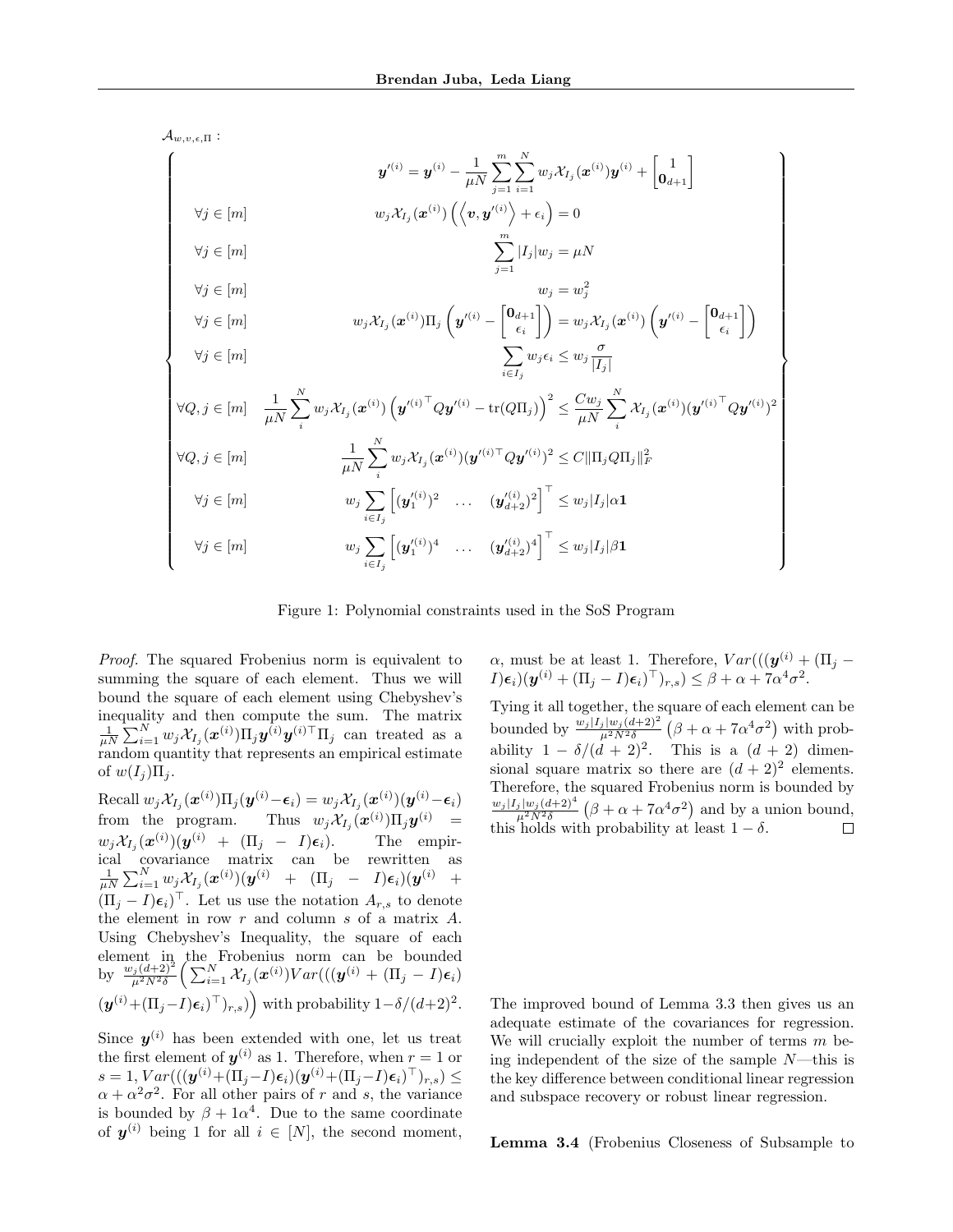Covariance, w-samples).

$$
\mathcal{A}_{w,v,\epsilon,\Pi} \left| \frac{w,v,\epsilon,\Pi}{12} \left\{ \left\| \frac{1}{\mu N} \sum_{i=1}^{N} w_j \mathcal{X}_{I_j}(\boldsymbol{x}^{(i)}) \boldsymbol{y}^{(i)} \boldsymbol{y}^{(i)\top} - w(I_j) \Pi_j \right\|_F^4 \right|
$$
  

$$
\leq C^2 \left( \frac{1}{\mu N} \sum_{i=1}^{N} w_j \mathcal{X}_{I_j}(\boldsymbol{x}^{(i)}) \right)
$$

$$
\cdot \left( \frac{w_j |I_j| (d+2)^4 (\beta + \alpha + 7\alpha^4 \sigma^2)}{\mu^2 N^2 \delta} \right) \right\}
$$

with probability at least  $1 - \delta$ .

Lemma 3.5 (Frobenius Closeness of Subsample to Covariance, I-samples).

$$
\mathcal{A}_{w,v,\epsilon,\Pi} \left| \frac{w,v,\epsilon,\Pi}{12} \left\{ \left\| \frac{1}{\mu N} \sum_{i=1}^{N} w_j \mathcal{X}_{I_j}(\boldsymbol{x}^{(i)}) \boldsymbol{y}^{(i)} \boldsymbol{y}^{(i)\top} - w(I_j) \Pi_{j*} \right\|_{F}^{4} \right\|
$$
  

$$
\leq C^2 \left( \frac{1}{\mu N} \sum_{i=1}^{N} w_j \mathcal{X}_{I_j}(\boldsymbol{x}^{(i)}) \right)
$$
  

$$
\cdot \left( \frac{w_j |I_j| (d+2)^4 (\beta + \alpha + 7\alpha^4 \sigma^2)}{\mu^2 N^2 \delta} \right) \right\}
$$

with probability at least  $1 - \delta$ .

The proofs of Lemmas 3.4 and 3.5 are similar to Lemmas 4.5 and 4.6 in Bakshi and Kothari (2021), but by using Lemma 3.3 we are able to form a tighter bound.

**Lemma 3.6** (Frobenius Closeness of  $\Pi$  and  $\Pi_*$ , Lemma 4.3 in Bakshi and Kothari (2021)).

$$
\mathcal{A}_{w,v,\epsilon,\Pi} \left| \frac{w,v,\epsilon,\Pi}{12} \left\{ \left( \sum_{j=1}^m w(I_j) \right) ||\Pi - \Pi_*||_F^2 \right. \\ \leq mC \sqrt{2^5 \left( \frac{w_j (d+2)^4 (\beta + \alpha + 7\alpha^4 \sigma^2)}{\mu N \delta} \right)} \right\}.
$$

with probability at least  $1 - m\delta$  where  $w(I_j) =$  $\frac{1}{\mu N} \sum_{i=1}^N w_j \mathcal{X}_{I_j}\left(\boldsymbol{x}^{(i)}\right)$  .

Lemma 3.6 admits a sum-of-squares proof and is proved by using Lemmas 3.4 and 3.5. Here, it is crucial that we can take  $N \gg m$ . The full proofs for all new lemmas are included in the supplementary material.

Lemma 3.7 (Large weight on inliers from high- -entropy constraints. Fact 4.4 in Bakshi and Kothari (2021) and Lemma 3.1 in Raghavendra and Yau (2020)). Let  $\mathbb{E}_{\xi}$  be a pseudodistribution of degree  $\geq$  2 that satisfies  $\mathcal{A}_{w,v,\epsilon,\Pi}$ and minimizes  $\parallel$  $\mathbb{E}_{\xi} \sum_{j=1}^{m} \sum_{i \in I_j} w_j \mathcal{X}_{I_j}(\boldsymbol{x}^{(i)}) \Big\|_2$ . Then  $\tilde{\mathbb{E}}_{\xi}\left[\sum_{j=1}^m\sum_{i\in I_j} w_j\mathcal{X}_{I_j}\left(\boldsymbol{x}^{(i)}\right)\right]\geq \mu^2N.$ 

The main theorem, Theorem 3.2, can be obtained by using Lemmas 3.6 and 3.7 and following a similar argument to Theorem 1.4 of Bakshi and Kothari (2021).

*Proof.* Given a distribution  $\mathcal{D}|\mathbf{c}^*$  that is certifiably hypercontractive, Lemma 2.7 implies that a large enough sample of inliers will also be certifiably hypercontractive with high probability. Algorithm 1 finds a pseudo-distribution that satisfies  $\mathcal{A}_{w,v,\epsilon,\Pi}$  and minimizes  $\sqrt{\sum_{j=1}^m w_j \sum_{\mathbf{x}^{(i)} \in I_j} \mathcal{X}_{I_j}(\mathbf{x}^{(i)})}$ . Then  $\frac{1}{\mu N} \sum_{j=1}^m w_j \sum_{i=1}^N \tilde{\mathbb{E}}_{\tilde{\mu}} \left[ \mathcal{X}_{I_j}(\boldsymbol{x}^{(i)}) \| \Pi - \Pi_* \|_F^2 \right]$ ≤  $mc\sqrt{2^{5\frac{w_j(d+2)^4(\beta+\alpha+7\alpha^4\sigma^2)}{\mu N\delta}}}$  by using Lemma 3.6. By applying Jensen's Inequality and taking the square root, we have  $\frac{1}{\mu N}\sum_{j=1}^m w_j \sum_{i=1}^N \tilde{\mathbb{E}}_{\tilde{\mu}} \left\|\left[\mathcal{X}_{I_j}(\boldsymbol{x}^{(i)})\Pi\right] - \left[\mathcal{X}_{I_j}(\boldsymbol{x}^{(i)})\Pi_*\right]\right\|$ 2 F ≤  $\sqrt{mC\sqrt{\frac{2^{5}\frac{w_{j}(d+2)^{4}(\beta+\alpha+7\alpha^{4}\sigma^{2})}{\mu N\delta}}}$ . Due to the definition of  $\hat{\Pi}_i$  from the algorithm, we can rewrite the inequality as  $\frac{1}{\mu N} \sum_{j=1}^m w_j \sum_{i=1}^N \tilde{\mathbb{E}}_{\tilde{\mu}} || \hat{\Pi}_i - \Pi_* ||_F \leq$  $\sqrt{mC\sqrt{2^{5}\frac{w_{j}(d+2)^{4}(\beta+\alpha+7\alpha^{4}\sigma^{2})}{\mu N\delta}}}$  Let  $Z =$  $\frac{1}{\mu N} \sum_{j=1}^{m} w_j \sum_{i=1}^{N} \tilde{\mathbb{E}}[\mathcal{X}_{I_j}(\boldsymbol{x}^{(i)})]$ . Then, from Lemma 3.7,  $Z \geq \mu$  and  $\frac{1}{Z} \leq \frac{1}{\mu}$ . Dividing by Z on both sides thus yields:  $\frac{1}{Z}\left(\frac{1}{\mu N}\sum_{j=1}^m w_j\sum_{i=1}^N \tilde{\mathbb{E}}_{\tilde{\mu}}\|\hat{\Pi}_i - \Pi_*\|_F\right) \leq$  $\frac{1}{\mu}$  $\sqrt{mC\sqrt{2^{5}\frac{w_j(d+2)^4(\beta+\alpha+7\alpha^4\sigma^2)}{\mu N\delta}}}$ .

Since each index  $i~\in~[N]$  is chosen with probability  $\widetilde{\mathbb{E}}[\sum_{j=1}^m w_j \mathcal{X}_{I_j}(\boldsymbol{x}_i)] / \sum_{i \in [N]} \widetilde{\mathbb{E}}[\sum_{j=1}^m w_j \mathcal{X}_{I_j}(\boldsymbol{x}_i)] =$  $\frac{1}{\mu n} \widetilde{\mathbb{E}}[\sum_{j=1}^m w_j \mathcal{X}_{I_j}(\boldsymbol{x}_i)],$  it follows that  $i \in I_{good}$  with probability at least  $\frac{1}{\mu n} \sum_{j=1}^m w_j \sum_{i \in I_j} \widetilde{\mathbb{E}}[\mathcal{X}_{I_j}(\boldsymbol{x}_i)] =$  $Z \geq \mu$ . By Markov's inequality applied to the last equation, with probability  $\frac{1}{2}$  over the choice of i conditioned on  $i \in I_{good}$ ,  $\|\hat{\Pi}_i \Pi_*\Vert_F \ \leq \ \frac{2}{\mu}$  $\sqrt{mC\sqrt{2^5\frac{w_j(d+2)^4(\beta+\alpha+7\alpha^4\sigma^2)}{\mu N\delta}}}$ . Thus, in total, with probability at least  $\mu/2$ ,  $\|\Pi_i\|$  $\Pi_*\Vert_F \ \leq \ \frac{2}{\mu}$  $\sqrt{mC\sqrt{2^5\frac{w_j(d+2)^4(\beta+\alpha+7\alpha^4\sigma^2)}{\mu N\delta}}}$ . Therefore, with probability of at least 0.99 over the draw of the random set  $J$ , the list constructed by the algorithm contains  $\hat{\Pi}$  such that  $\|\hat{\Pi}_i - \Pi_*\|_F \leq$  $\frac{2}{\mu}$  $\sqrt{mC\sqrt{2^{5}\frac{w_j(d+2)^4(\beta+\alpha+7\alpha^4\sigma^2)}{\mu N\delta}}}$ .

For the running time, the SDP can be solved in polynomial time and dominates the running time. Therefore, the algorithm runs in polynomial time overall. □

For a projection  $\Pi$  and a linear predictor,  $v$ , which satisfies  $\langle v, y^{(i)} \rangle = 0$  for all  $i \in I_{good}$  when disregarding noise,  $v^{\top} \Pi = 0^{\top}$ . Therefore, for each candidate  $\Pi$ , we can recover a candidate linear predictor  $\boldsymbol{u}$  by treating  $\boldsymbol{u}$  as a solution to the linear system  $\boldsymbol{u}^\top \Pi = \boldsymbol{0}^\top$ .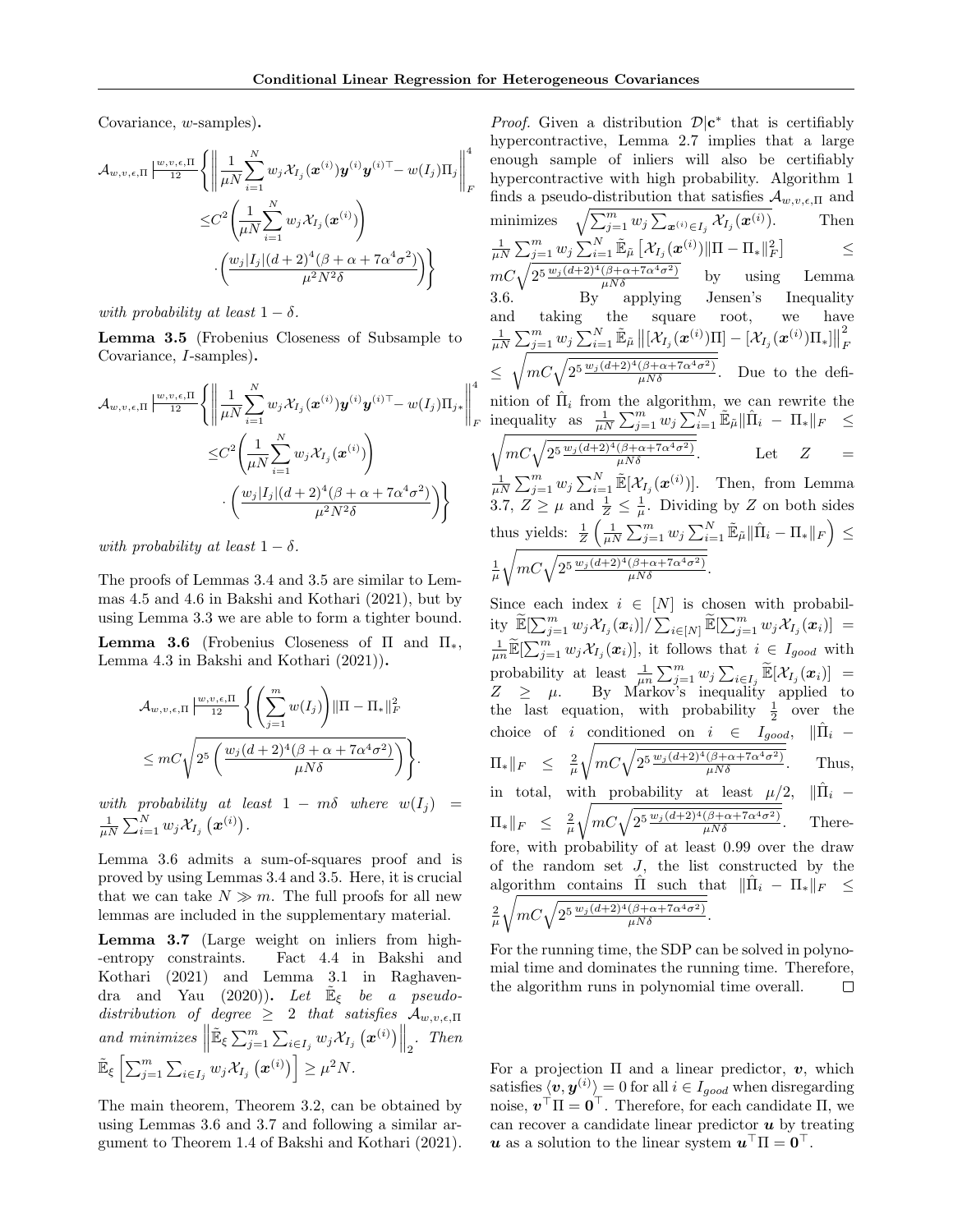#### 3.3 Obtaining a  $k$ -DNF Condition

Once we obtain an approximation for  $\hat{v}$ , we will use the method described by Calderon et al. (2020) to obtain a  $k$ -DNF condition for  $c$ . Since we have used the same reductions, specifically the reduction to disjoint terms by duplicating points, we will be able to invoke their analysis of their method. Let us define a loss function,  $f^{(i)} : \mathcal{H} \to \mathbb{R}$ , for each point as  $f^{(i)}(\bm{v}) = (z^{(i)} - \langle \bm{v}, \bm{y}^{(i)} \rangle)^2$ . Let  $f_{I_j}(\bm{v})$  be a the average loss over points in  $I_j$ . Finally, let us define  $f(\mathbf{v}) = \mathbb{E}[f_{I_{good}}(\mathbf{v})]$  as the expectation of average loss for points in  $I_{good}$ . We will search through the Boolean data space  $\{x\}$  for conditions c for each u. When we find a pair  $(u, c)$  such that  $f_c(u)$  is small and there are are enough points satisfying  $c$ , then we return that pair as a solution. For some constant accuracy parameter  $\gamma$  and Lipschitz constant L, if  $\|\boldsymbol{u} - \boldsymbol{v}^*\| < \gamma$ , then  $|\bar{f}(\boldsymbol{u}) - \bar{f}(\boldsymbol{v}^*)| \leq \gamma L = \mathcal{O}(\gamma)$ . Since  $\bar{f}$  is nonnegative, if  $\bar{f}(\boldsymbol{v}^*) \leq \epsilon$ , then  $\bar{f}(\boldsymbol{u}) \leq \epsilon + \gamma$ .

Recall that during preprocessing, we duplicated points that satisfied more than 1 term so that each term is disjoint. For *m* terms, each point can be copied at most m times. Let t be the number of terms in  $c$ .

**Lemma 3.8** (Lemma 3.4 in Calderon et al.  $(2020)$ ). Let **u** be such that  $\|\boldsymbol{u} - \boldsymbol{v}^*\| < \gamma$ . Then  $|\tilde{f}(\boldsymbol{u})| \leq$  $t(\gamma + \epsilon)$ .

After obtaining **u** such that  $f_i(\mathbf{u})$  is close to  $f_i(\mathbf{v}^*),$ Calderon et al. (2020) use a greedy set-cover algorithm to find the corresponding conditions  $c$ . The algorithm greedily chooses terms  $I_j$  satisfying  $\sum_{i \in I_j} f^{(i)}(\boldsymbol{u}) \leq$  $(1 + \gamma)\mu \in N$  to maximize the number of additional points in  $I_i$  that did not satisfy the previously chosen terms. It iterates until the number of points satisfying the chosen terms is at least  $(1 - \gamma/2)\mu N$ .

**Lemma 3.9** (Lemma 3.5 in Calderon et al.  $(2020)$ ). If there exists an optimal k-DNF  $c^*$  that is satisfied by a  $\mu$ -fraction of the points with total loss  $\epsilon$ , then, the weighted greedy set cover algorithm finds a  $k$ -DNF  $\hat{c}$ that is satisfied by a  $(1-\gamma)\mu$ -fraction of the points with total loss  $\mathcal{O}(t \log(\mu N)\epsilon)$ .

Thus, we can obtain a pair  $(u, c)$  that gives empirical error that is only greater than the optimal by a  $\mathcal{O}(t \log(\mu N))$  factor. Given that our assumed bounds on the moments of the data distribution implies that the square of the loss (being a quadratic polynomial) is bounded, we can use the bounds of Cortes et al. (2013) to bound the generalization error of linear regression on each possible  $k$ -DNF, to thus obtain that the true generalization error is similarly bounded. For  $y \in \mathcal{B} \subseteq \mathbb{R}^d$ , where B is the  $\ell_2$  radius of B, this only incurs a polynomial increase in the sample complexity in B, t, and  $1/\gamma$  overall.

# 4 DISCUSSION AND FUTURE DIRECTIONS

We have thus shown that the assumption of homogeneous covariances used by Calderon et al. (2020) is not needed to obtain a polynomial-time algorithm for conditional linear regression. On the other hand, although we obtain a polynomial running time and sample complexity, the exponents are quite large. In particular, the sample complexity we obtain in our analysis is far from optimal for this problem. Thus, our algorithm is impractical in its current form and our contribution is strictly theoretical. The main direction for future work is to develop a practical algorithm that does not require the homogeneous covariance assumption.

We now elaborate on the obstacles. Much of the overhead in the sample complexity arises from the use of the certifiable hypercontractivity assumption (specifically Lemma 2.7, which guarantees certifiability is preserved for empirical distributions), which requires relatively high-degree polynomial expressions. Another source of sub-optimality seems to arise from the way we invoke bounds obtained via Chebyshev's inequality on the Frobenius error of the projector onto the data subspace. We conjecture that this can be improved by a more refined analysis, but it is still not clear whether or not certifiable hypercontractivity – the dominant source of overhead for most purposes – is really necessary.

The overhead in the computational complexity arises from the use of the sum-of-squares semidefinite program relaxation. Although the degree of the relaxation is moderate, the technique unfortunately yields algorithms that solve a large semidefinite program, and thus inherently tends to simply scale poorly. In many cases, however, the development of a sum-of-squares algorithm has led to the subsequent development of a spectral algorithm that can be practical. Examples of this sequence include a number of robust estimation tasks (Schramm and Steurer, 2017; Hopkins et al., 2019; Diakonikolas et al., 2020; Depersin, 2020) and tasks to identify hidden structures in a data set (Hopkins et al., 2016, 2017), that are variously of similar flavor to our problem.

#### Acknowledgements

This research is partially supported by NSF awards IIS-1908287, IIS-1939677, and CCF-1718380.

# References

BAKSHI, A. AND P. K. KOTHARI (2021): "List-Decodable Subspace Recovery: Dimension Independent Error in Polynomial Time," in Proceedings of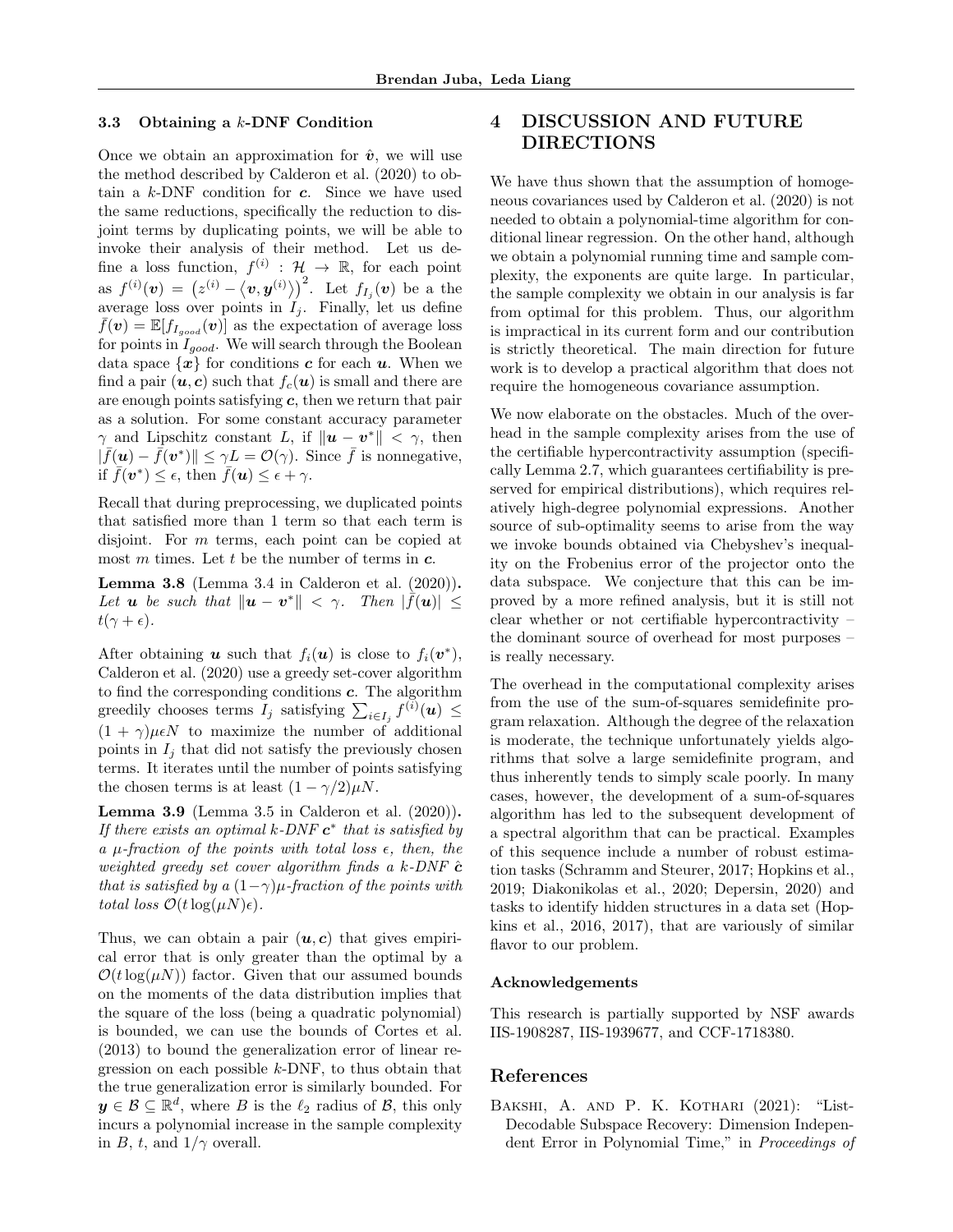the 2021 ACM-SIAM Symposium on Discrete Algorithms (SODA), SIAM, 1279–1297.

- Barak, B., F. G. Brandao, A. W. Harrow, J. Kelner, D. Steurer, and Y. Zhou (2012): "Hypercontractivity, sum-of-squares proofs, and their applications," in Proceedings of the fortyfourth annual ACM symposium on Theory of computing, 307–326.
- Calderon, D., B. Juba, S. Li, Z. Li, and L. Ruan (2020): "Conditional linear regression," in International Conference on Artificial Intelligence and Statistics, PMLR, 2164–2173.
- Charikar, M., J. Steinhardt, and G. Valiant (2017): "Learning from Untrusted Data," in Proceedings of the 49th ACM Symposium on Theory of Computing, 47–60.
- Cortes, C., G. DeSalvo, and M. Mohri (2016): "Learning with rejection," in International Conference on Algorithmic Learning Theory, Springer, 67– 82.
- Cortes, C., S. Greenberg, and M. Mohri (2013): "Relative deviation learning bounds and generalization with unbounded loss functions," arXiv preprint arXiv:1310.5796.
- Depersin, J. (2020): "A spectral algorithm for robust regression with subgaussian rates," arXiv preprint arXiv:2007.06072.
- Diakonikolas, I., G. Kamath, D. Kane, J. Li, A. Moitra, and A. Stewart (2019): "Robust estimators in high-dimensions without the computational intractability," SIAM Journal on Computing, 48, 742–864.
- Diakonikolas, I., D. Kane, and D. Kongsgaard (2020): "List-decodable mean estimation via iterative multi-filtering," Advances in Neural Information Processing Systems, 33.
- Diakonikolas, I., D. Kane, A. Pensia, T. Pittas, and A. Stewart (2021): "Statistical query lower bounds for list-decodable linear regression," in Advances in Neural Information Processing Systems 34, vol. 34.
- El-Yaniv, R. and Y. Wiener (2012): "Pointwise tracking the optimal regression function," in Advances in Neural Information Processing Systems 25, 2042–2050.
- Fischler, M. A. and R. C. Bolles (1981): "Random Sample Consensus: A Paradigm for Model Fitting with Applications to Image Analysis and Automated Cartography," Communications of the ACM, 24, 381–395.
- Fleming, N., P. Kothari, and T. Pitassi (2019): "Semialgebraic Proofs and Efficient Algorithm De-

sign," Foundations and Trends $\widehat{R}$  in Theoretical Computer Science, 14, 1–221.

- Grigoriev, D. and N. Vorobjov (2002): "Complexity of Null- and Positivstellensatz proofs," Ann. Pure and Applied Logic, 113, 153–160.
- Hainline, J., B. Juba, H. S. Le, and D. P. WOODRUFF (2019): "Conditional sparse  $\ell_p$  regression with optimal probability," in Proc. 22nd AIS-TATS, vol. 89 of PMLR, 369–382.
- Hopkins, S. B., P. K. Kothari, A. Potechin, P. RAGHAVENDRA, T. SCHRAMM, AND D. STEURER (2017): "The power of sum-ofsquares for detecting hidden structures," in 2017 IEEE 58th Annual Symposium on Foundations of Computer Science (FOCS), IEEE, 720–731.
- HOPKINS, S. B., T. SCHRAMM, AND J. SHI (2019): "A robust spectral algorithm for overcomplete tensor decomposition," in Conference on Learning Theory, PMLR, 1683–1722.
- Hopkins, S. B., T. Schramm, J. Shi, and D. STEURER (2016): "Fast spectral algorithms from sum-of-squares proofs: tensor decomposition and planted sparse vectors," in Proceedings of the fortyeighth annual ACM symposium on Theory of Computing, 178–191.
- HUBER, P. J. (1981): Robust Statistics, New York, NY: John Wiley & Sons.
- Jiang, H., T. Kathuria, Y. T. Lee, S. Padmanabhan, and Z. Song (2020): "A faster interior point method for semidefinite programming," in Proceedings of the 61st Annual IEEE Symposium on the Foundations of Computer Science.
- Jiang, J. (2007): Linear and Generalized Linear Mixed Models and Their Applications, Berlin: Springer.
- Juba, B. (2017): "Conditional Sparse Linear Regression," in 8th Innovations in Theoretical Computer Science Conference (ITCS 2017), Schloss Dagstuhl– Leibniz-Zentrum fuer Informatik, vol. 67, 45.
- Karmalkar, S., P. Kothari, and A. Klivans (2019): "List-Decodable Linear Regression," in Advances in Neural Information Processing Systems 32, 7423–7432.
- Klivans, A., P. K. Kothari, and R. Meka (2018): "Efficient Algorithms for Outlier-Robust Regression," in Proceedings of the 31st Conference On Learning Theory, vol. 75 of PMLR, 1420–1430.
- LASSERRE, J. B. (2001): "Global Optimzation with Polynomials and the Problem of Moments," SIAM J. Optimization, 11, 796–817.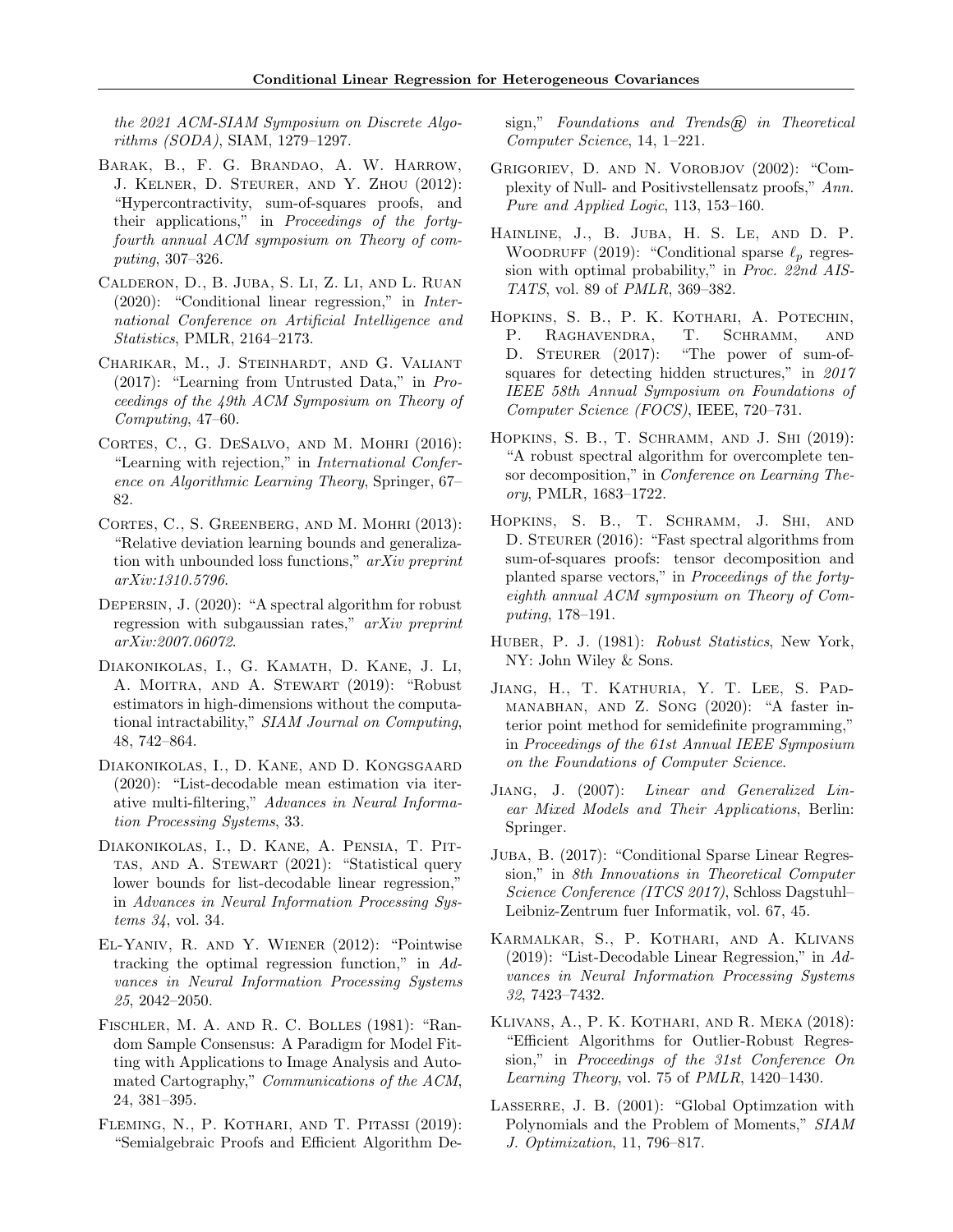- McCulloch, C. E. and S. R. Searle (2001): Generalized, Linear, and Mixed Models, New York, NY: John Wiley & Sons.
- NESTEROV, Y. (2000): "Squared functional systems and optimization problems," High performance optimization, 13, 405–440.
- Park, Y. W., Y. Jiang, D. Klabjan, and L. Williams (2017): "Algorithms for Generalized Cluster-wise Linear Regression," INFORMS Journal on Computing, 29, 301–317.
- PARRILO, P. A. (2000): "Structured semidefinite programs and semialgebraic geometry methods in robustness and optimization," Ph.D. thesis, California Institute of Technology.
- Prasad, A., A. S. Suggala, S. Balakrishnan, and P. Ravikumar (2020): "Robust estimation via robust gradient estimation," Journal of the Royal Statistical Society: Series B (Statistical Methodology), 82, 601–627.
- Quinlan, J. R. (1992): "Learning with continuous classes," in 5th Australian Joint Conference on Artificial Intelligence, Singapore, vol. 92, 343–348.
- Raghavendra, P., T. Schramm, and D. Steurer (2019): "High dimension estimation via sum-ofsquares proofs," in Proceedings of the International Congress of Mathematicians (ICM 2018), 3389– 3423.
- Raghavendra, P. and M. Yau (2020): "List decodable learning via sum of squares," in Proceedings of the Fourteenth Annual ACM-SIAM Symposium on Discrete Algorithms, SIAM, 161–180.
- Rosenfeld, A., D. G. Graham, R. Hamoudi, R. Butawan, V. Eneh, S. Kahn, H. Miah, M. Niranjan, and L. B. Lovat (2015): "MIAT: A Novel Attribute Selection Approach to Better Predict Upper Gastrointestinal Cancer," in Proc. IEEE International Conference on Data Science and Advanced Analytics (DSAA), 1–7.
- Rousseeuw, P. J. and A. M. Leroy (1987): Robust Regression and Outlier Detection, New York, NY: John Wiley & Sons.
- SCHRAMM, T. AND D. STEURER (2017): "Fast and robust tensor decomposition with applications to dictionary learning," in Conference on Learning Theory, PMLR, 1760–1793.
- SHOR, N. (1987): "An approach to obtaining global extremums in polynomial mathematical programming problems," Cybernetics and Systems Analysis, 23, 695–700.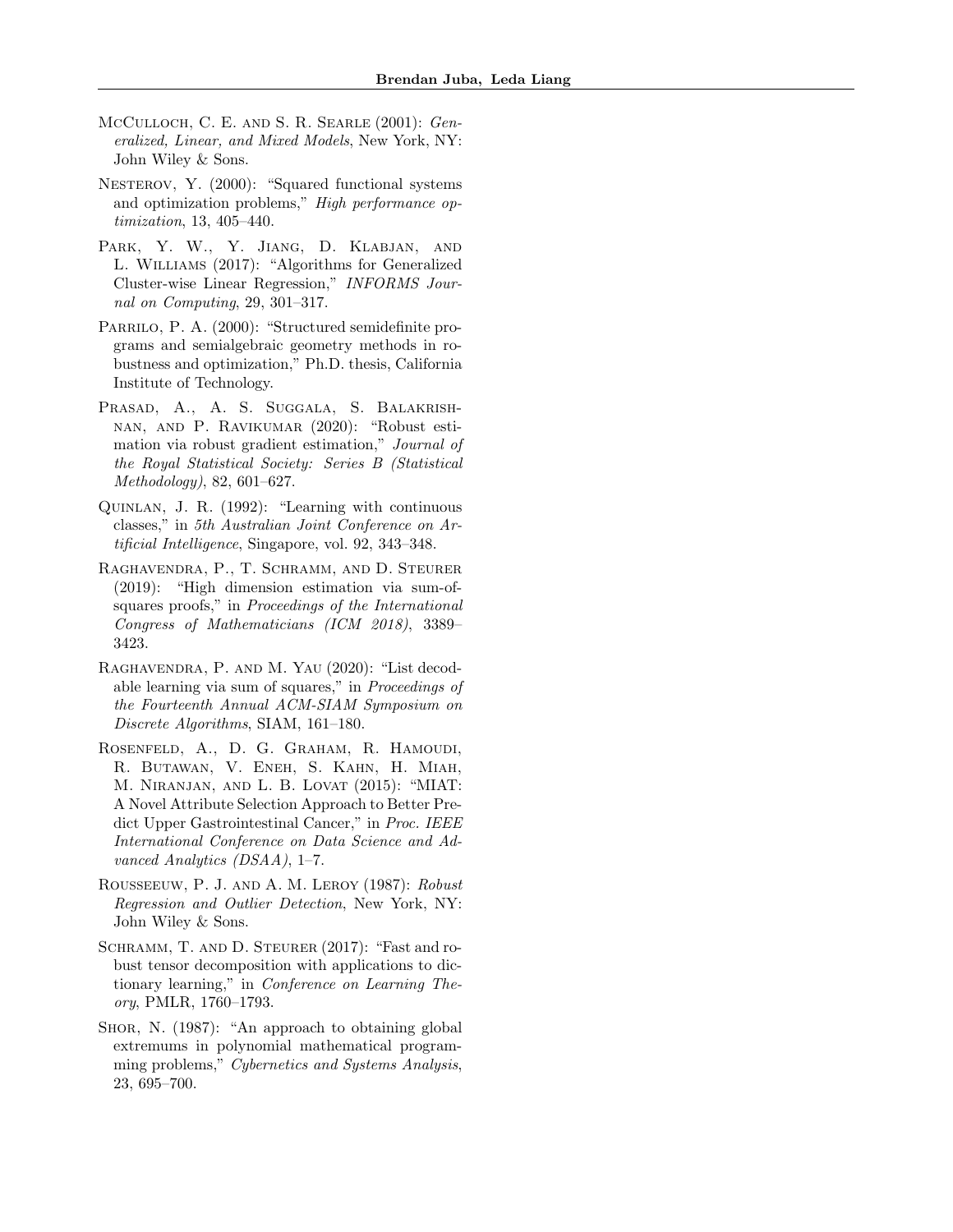# Conditional Linear Regression for Heterogeneous Covariances: Supplementary Materials

# A Sum of Squares

We first recall the notion of pseudodistributions satisfying a set of constraints:

**Definition A.1.** Let D be a level- $\ell$  pseudodistribution and A be a system of polynomial inequality constraints of the form  $f_i \geq 0$  for  $i \in [m]$ . We will say that D satisfies A at degree r if for every subset  $S \subseteq [m]$  of the constraints of A and every sum-of-squares polynomial h with  $\deg(h) + \sum_{i \in S} \max\{\deg(f_i), r\} \leq \ell$ ,  $\mathbb{E}_D[h \cdot \prod_{i \in S} f_i] \geq 0$ . We denote this by  $D \models \mathcal{A}$ .

**Lemma A.2** (Soundness. Fact 3.4 in Bakshi and Kothari (2021)/Lemma 3.4 in Ma et al. (2016)). If  $D \models \mathcal{A}$ for a level-l. pseudo-distribution D and there exists a sum-of-squares proof  $\mathcal{A} \vert_{\overline{r'}} \mathcal{B}$ , then  $D \vert_{\overline{r,r'+r'}} \mathcal{B}$ .

In words, if a pseudodistribution  $D$  satisfies the set of constraints  $A$  and there is a proof of another set of constraints B from A, then if the level  $\ell$  of D is sufficiently high, D must also satisfy B. Hence, simply by optimizing a program formulated using  $A$ , we obtain a solution that obeys any set of derived constraints  $B$ .

**Lemma A.3** (SoS Hölder's Inequality. Fact 3.11 in Bakshi and Kothari  $(2021)/$  Fact A.6 in Hopkins and Li (2017)). Let  $w_1, \ldots, w_n$  be indeterminates and let  $f_1, \ldots, f_n$  be polynomials of degree m in vector valued variable x. Let k be a power of 2. Then,

$$
\{w_i^2 = w_i, \forall i \in [n]\} \frac{x, w}{2kn} \left\{ \left(\frac{1}{n} \sum_{i=1}^n w_i f_i\right)^k \le \left(\frac{1}{n} \sum_{i=1}^n w_i\right)^{k-1} \left(\frac{1}{n} \sum_{i=1}^n f_i^k\right) \right\}.
$$

Lemma A.4 (SoS Almost Triangle Inequality. Fact 3.8 in Bakshi and Kothari (2021)/Lemma A.2 in Kothari and Steurer (2017)). Let a, b be indeterminates. Then, for any  $t \in \mathbb{N}$ ,

$$
\frac{|_{at}^{a,b}|}{2t} \left\{ (a+b)^{2t} \le 2^{2t} \left( a^{2t} + b^{2t} \right) \right\}.
$$

Lemma A.5 (Cancellation within SoS. Fact 3.12 in Bakshi and Kothari (2021)/Fact 5.4 in De et al. (2016)). Let a be an indeterminate. Then,

$$
\{a^t \le 1\} \cup \{a \ge 0\} \, \frac{|a|}{t} \, \{a \le 1\}.
$$

Lemma A.6 (SoS Cauchy Schwarz. Fact 2.4 in Raghavendra and Yau (2020)/Lemma A.1 in Ma et al. (2016)). Let  $x_1, \ldots, x_n, y_1, \ldots, y_n$  be indeterminates, then

$$
\left|\frac{x_1,\ldots,x_n,y_1,\ldots,y_n}{4}\left\{\left(\sum_{i=1}^nx_iy_i\right)^2\leq\left(\sum_{1=1}^nx_i^2\right)\left(\sum_{i=1}^ny_i^2\right)\right\}.
$$

**Lemma A.7** (Simple SoS AM-GM Inequality.). Let  $f_1(x_1, \ldots, x_n)$ ,  $f_2(x_1, \ldots, x_n)$  be degree-d polynomials. Then,

$$
\left| \frac{x_1, \dots, x_n}{2d} \left\{ \left( \frac{f_1(x_1, \dots, x_n) + f_2(x_1, \dots, x_n)}{2} \right)^2 \ge f_1(x_1, \dots, x_n) \cdot f_2(x_1, \dots, x_n) \right\} \right\}.
$$
  
Proof. 
$$
\left( \frac{f_1(x_1, \dots, x_n) + f_2(x_1, \dots, x_n)}{2} \right)^2 - f_1(x_1, \dots, x_n) \cdot f_2(x_1, \dots, x_n) = \left( \frac{f_1(x_1, \dots, x_n) - f_2(x_1, \dots, x_n)}{2} \right)^2.
$$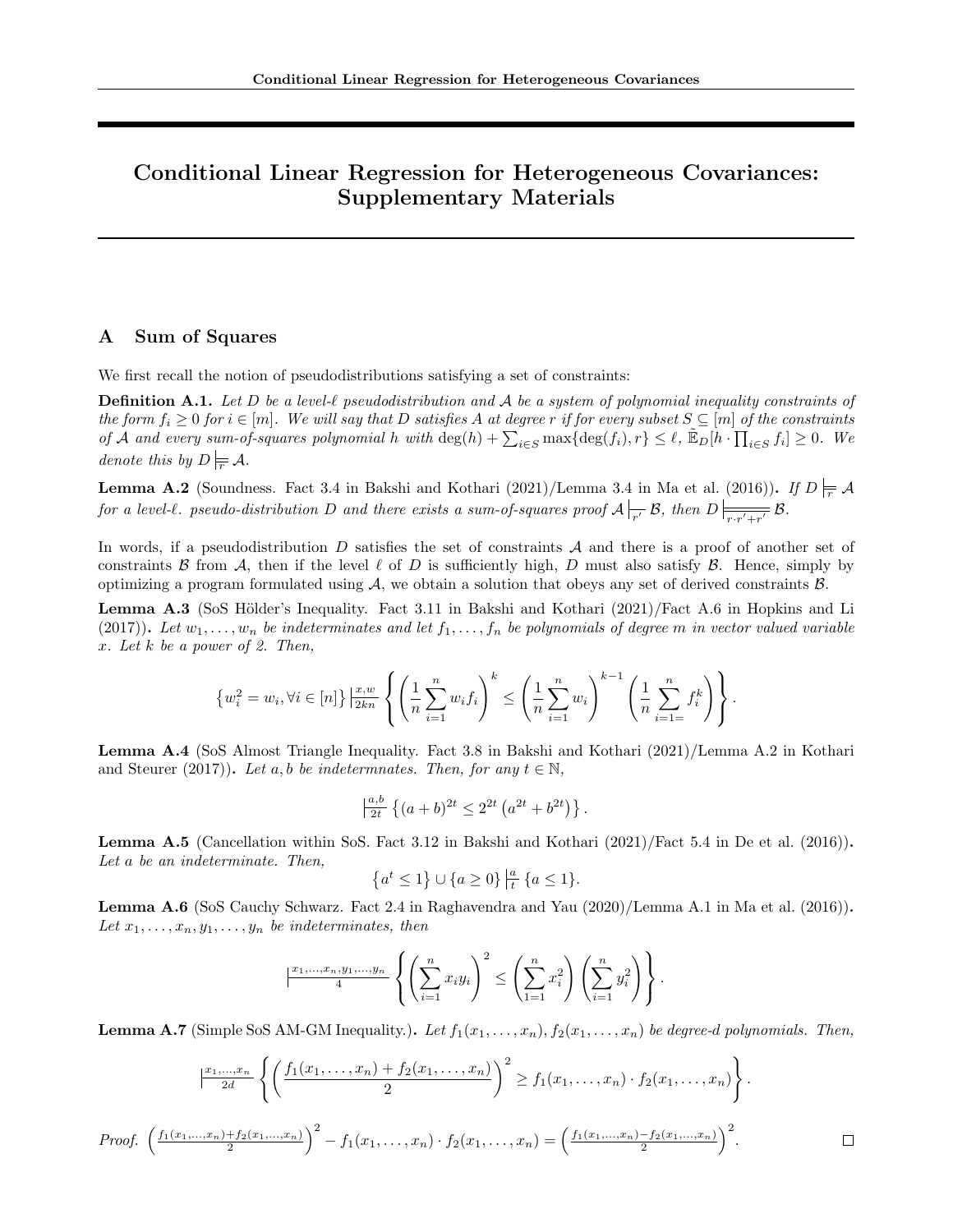# B Analysis of Algorithm 1

Lemma B.1 (Lemma 3.7 – Large weight on inliers from high-entropy constraints. Fact 4.4 in Bakshi and Kothari (2021) and Lemma 3.1 in Raghavendra and Yau (2020)). Let  $\mathbb{E}_{\xi}$  be a pseudo-distribution of degree  $\geq 2$  that satisfies  $\mathcal{A}_{w,v,\epsilon,\Pi}$  and minimizes  $\parallel$  $\mathbb{E}_{\xi} \sum_{j=1}^{m} \sum_{i \in I_j} w_j \mathcal{X}_{I_j}(\boldsymbol{x}^{(i)}) \Big\|_2$ . Then  $\mathbb{E}_{\xi} \left[ \sum_{j=1}^{m} \sum_{i \in I_j} w_j \mathcal{X}_{I_j}(\boldsymbol{x}^{(i)}) \right] \geq \mu^2 N$ .

Proof. (This proof is the same as Lemma 3.1 in Raghavendra and Yau (2020).) For the sake of of simplicity, let  $w_i = \sum_{i \in I_j} w_j \mathcal{X}_{I_j}(\boldsymbol{x}^{(i)})$  and note that  $w_i \in \{0, 1\}$ . Let  $\mathbb{E}_P$  denote a pseudo-distribution corresponding to the actual assignment  $\{w_i'\}_{i\in[N]}$  and let  $\mathbb{E}_D$  be the pseudo-expectation that minimizes  $\|\mathbb{E}_D[w]\|$ . For a constant  $\kappa \in [0,1]$ , define the pseudo-expectation  $\mathbb{E}_R$  as a mixture of  $\mathbb{E}_P$  and  $\mathbb{E}_D$ .

$$
\tilde{\mathbb{E}}_R\stackrel{def}{=}\kappa\tilde{\mathbb{E}}_P+(1-\kappa)\tilde{\mathbb{E}}_D
$$

Since  $\mathbb{E}_D$  is the pseudo-expectation that minimizes  $\|\mathbb{E}_D[w]\|$ , then

$$
\left\langle \tilde{\mathbb{E}}_R[w], \tilde{\mathbb{E}}_R[w] \right\rangle \ge \left\langle \tilde{\mathbb{E}}_D[w], \tilde{\mathbb{E}}_D[w] \right\rangle.
$$

We can use the definition of  $\mathbb{E}_R$  to expand the left hand side.

$$
\kappa^2 \left\langle \tilde{\mathbb{E}}_P[w], \tilde{\mathbb{E}}_P[w] \right\rangle + 2\kappa (1 - \kappa) \left\langle \tilde{\mathbb{E}}_P[w], \tilde{\mathbb{E}}_D[w] \right\rangle + (1 - \kappa)^2 \left\langle \tilde{\mathbb{E}}_D[w], \tilde{\mathbb{E}}_D[w] \right\rangle \ge \left\langle \tilde{\mathbb{E}}_D[w], \tilde{\mathbb{E}}_D[w] \right\rangle
$$

By rearranging the terms, we get

$$
\left\langle \tilde{\mathbb{E}}_P[w], \tilde{\mathbb{E}}_D[w] \right\rangle \geq \frac{1}{2\kappa(1-\kappa)} \left( (2\kappa - \kappa^2) \left\langle \tilde{\mathbb{E}}_D[w], \tilde{\mathbb{E}}_D[w] \right\rangle - \kappa^2 \left\langle \tilde{\mathbb{E}}_P[w], \tilde{\mathbb{E}}_P[w] \right\rangle \right).
$$

By definition,  $\left\langle \mathbb{\tilde{E}}_P[w], \mathbb{\tilde{E}}_P[w] \right\rangle = \sum_{i=1}^N w_i^2 = \mu N$ . By using the Cauchy-Schwartz inequality,  $\left\langle \mathbb{\tilde{E}}_D[w], \mathbb{\tilde{E}}_D[w] \right\rangle \geq$  $\frac{1}{N}\left(\sum_i \tilde{\mathbb{E}}_D[w_i]\right)^2 = \frac{1}{N}(\mu N)^2 = \mu^2 N$ . By substituting these bounds, we get that

$$
\langle \tilde{\mathbb{E}}_D[w], \tilde{\mathbb{E}}_P[w] \rangle \ge \frac{(2\kappa - \kappa^2)\mu^2 - \kappa^2\mu}{2\kappa(1 - \kappa)} \cdot N.
$$

 $\Box$ 

As  $\kappa \to 0$ , the right hand side tends to  $\mu^2 N$ .

**Lemma B.2** (Lemma 3.3 – Frobenius Closeness of Empirical and True Covariances). Let  $\epsilon_i = \begin{bmatrix} 0_{d+1} \\ 0 \end{bmatrix}$  $\epsilon_i$ 1 and  $w(I_j) = \frac{1}{\mu N} \sum_{i=1}^N w_j \mathcal{X}_{I_j}(\boldsymbol{x}^{(i)})$ . Then with probability  $1-\delta$ ,

$$
\left\|\frac{1}{\mu N}\sum_{i=1}^N w_j \mathcal{X}_{I_j}(\boldsymbol{x}^{(i)})\Pi_j \boldsymbol{y}^{(i)}\boldsymbol{y}^{(i)\top}\Pi_j - w(I_j)\Pi_j\right\|_F^2 \leq \frac{w_j|I_j|(d+2)^4(\beta+\alpha+7\alpha^4\sigma^2)}{\mu^2N^2\delta}.
$$

Proof. The squared Frobenius norm is equivalent to summing the square of each element. Thus we will bound the square of each element using Chebyshev's inequality and then compute the sum. The matrix  $\frac{1}{\mu N}\sum_{i=1}^N w_j \mathcal{X}_{I_j}(\boldsymbol{x}^{(i)})\Pi_j \boldsymbol{y}^{(i)}\mathbf{I} \Pi_j$  can treated as a random quantity that represents an empirical estimate of  $w(I_i) \Pi_i$ .

Recall  $w_j \mathcal{X}_{I_j}(\boldsymbol{x}^{(i)}) \Pi_j(\boldsymbol{y}^{(i)} - \boldsymbol{\epsilon}_i) = w_j \mathcal{X}_{I_j}(\boldsymbol{x}^{(i)}) (\boldsymbol{y}^{(i)} - \boldsymbol{\epsilon}_i)$  from the program. Thus  $w_j \mathcal{X}_{I_j}(\boldsymbol{x}^{(i)}) \Pi_j \boldsymbol{y}^{(i)} =$  $w_j \mathcal{X}_{I_j}(\boldsymbol{x}^{(i)})(\boldsymbol{y}^{(i)} + (\Pi_j - I)\boldsymbol{\epsilon}_i)$ . The empircal covariance matrix can be rewritten as  $\frac{1}{\mu N} \sum_{i=1}^N w_j \mathcal{X}_{I_j}(\boldsymbol{x}^{(i)})(\boldsymbol{y}^{(i)} +$  $(\Pi_j - I)\epsilon_i)(y^{(i)} + (\Pi_j - I)\epsilon_i)^\top$ . Let us use the notation  $A_{r,s}$  to denote the element in row r and column s of a matrix A. Using Chebyshev's Inequality, the square of each element in the Frobenius norm can be bounded by  $\frac{w_j(d+2)^2}{\mu^2 N^2 \delta} \left( \sum_{i=1}^N \mathcal{X}_{I_j}(\boldsymbol{x}^{(i)}) Var(((\boldsymbol{y}^{(i)} + (\Pi_j - I)\boldsymbol{\epsilon}_i)(\boldsymbol{y}^{(i)} + (\Pi_j - I)\boldsymbol{\epsilon}_i)^{\top})_{r,s}) \right)$  with probability  $1 - \delta/(d+2)^2$ .

 $Var((\mathbf{y}^{(i)} + (\Pi_j - I)\boldsymbol{\epsilon}_i)(\mathbf{y}^{(i)} + (\Pi_j - I)\boldsymbol{\epsilon}_i)^{\top})_{r,s})$  is the variance of a sum of random variables.  $Var(\mathbf{y}_r^{(i)}\mathbf{y}_s^{(i)}) =$  $E[\mathbf{y}_r^{(i)2} \mathbf{y}_s^{(i)}]^2 - E[\mathbf{y}_r^{(i)} \mathbf{y}_s^{(i)}]^2 \leq E[\mathbf{y}_r^{(i)2} \mathbf{y}_s^{(i)2}]$  due to nonnegativity. By using the SoS Cauchy Schwarz and SoS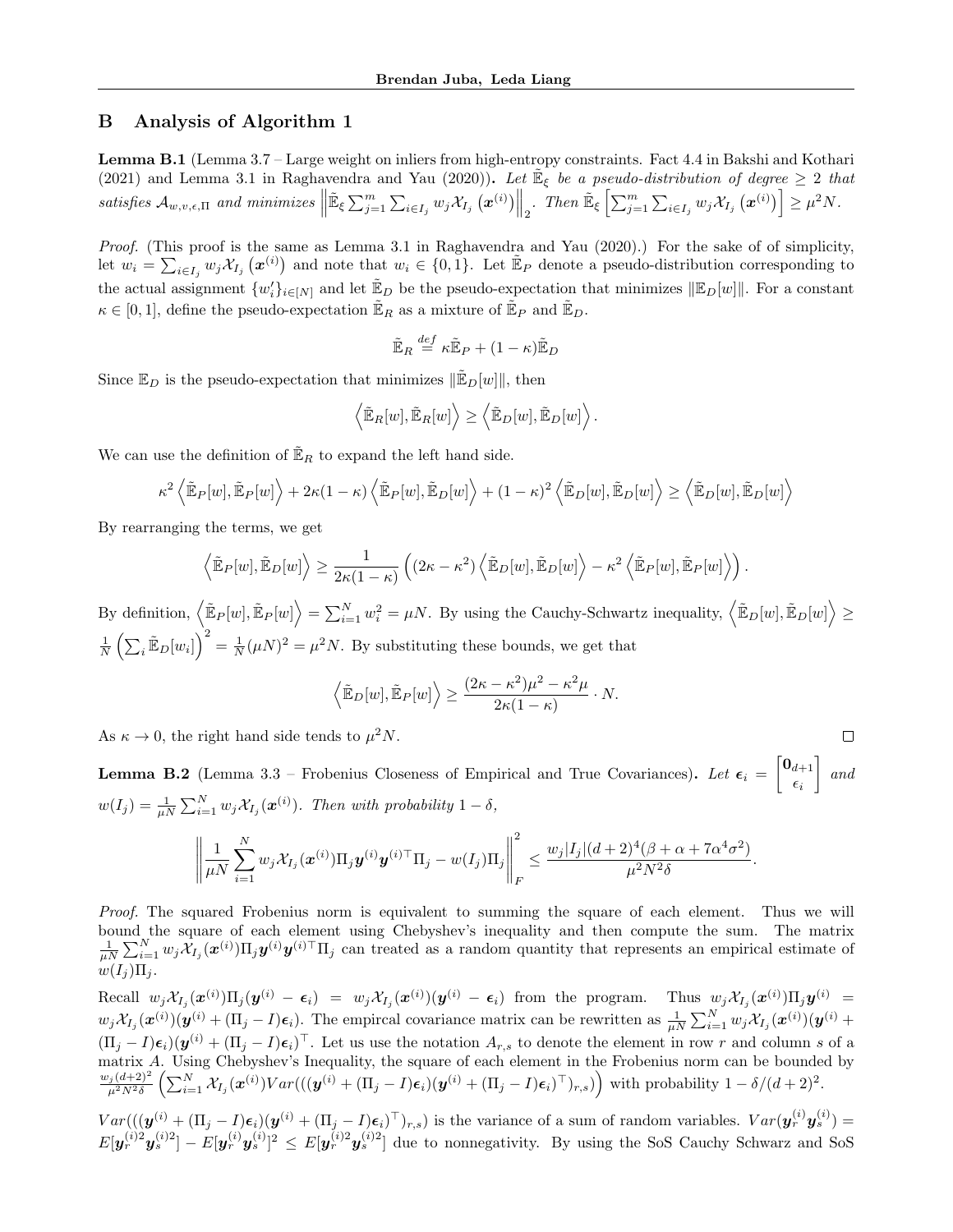AM-GM inequalities, Lemmas A.6 and A.7,  $E[\mathbf{y}_r^{(i)2} \mathbf{y}_s^{(i)2}] \leq \sqrt{E[\mathbf{y}_r^{(i)2}] E[\mathbf{y}_s^{(i)2}]} \leq (E[\mathbf{y}_r^{(i)4}] + E[\mathbf{y}_s^{(i)4}])/2$ . Thus  $Var(\bm{y}_r^{(i)}\bm{y}_s^{(i)}) \le \max\{E[\bm{y}_r^{(i)4}]E[\bm{y}_s^{(i)4}]\} \le \beta$ . Since  $\bm{y}^{(i)}$  has been extended with one, let us treat the first element of  $\bm{y}^{(i)}$  as 1. Therefore, when  $r = 1$  or  $s = 1$ ,  $Var(((\bm{y}^{(i)} + (\Pi_j - I)\bm{\epsilon}_i)(\bm{y}^{(i)} + (\Pi_j - I)\bm{\epsilon}_i)^{\top})_{r,s}) \leq \alpha + \alpha^2 \sigma^2$ . For all other pairs of r and s, the variance is bounded by  $\beta+1\alpha^4$ . Due to the same coordinate of  $y^{(i)}$  being 1 for all  $i \in [N]$ , the second moment,  $\alpha$ , must be at least 1. Therefore,  $Var(((\boldsymbol{y}^{(i)} + (\Pi_j - I)\boldsymbol{\epsilon}_i)(\boldsymbol{y}^{(i)} + (\Pi_j - I)\boldsymbol{\epsilon}_i)^{\top})_{r,s}) \leq \beta + \alpha + 7\alpha^4\sigma^2$ .

Tying it all together, the square of each element can be bounded by  $\frac{w_j |I_j| w_j (d+2)^2}{\mu^2 N^2 \delta} (\beta + \alpha + 7\alpha^4 \sigma^2)$  with probability  $1 - \delta/(d+2)^2$ . This is a  $(d+2)$  dimensional square matrix so there are  $(d+2)^2$  elements. Therefore,

$$
\left\|\frac{1}{\mu N}\sum_{i=1}^N w_j \mathcal{X}_{I_j}(\boldsymbol{x}^{(i)})\Pi_j \boldsymbol{y}^{(i)}\boldsymbol{y}^{(i)\top}\Pi_j - w(I_j)\Pi_j\right\|_F^2 \leq \frac{w_j|I_j|(d+2)^4(\beta+\alpha+7\alpha^4\sigma^2)}{\mu^2N^2\delta}.
$$

By taking the union bound, this holds with probability at least  $1 - \delta$ .

Lemma B.3 (Lemma 3.4 – Frobenius Closeness of Subsample to Covariance, w-samples. Same proof as Lemma 4.5 in Bakshi and Kothari (2021)).

$$
\mathcal{A}_{w,v,\epsilon,\Pi} \left| \frac{w,\Pi}{12} \left\{ \left\| \frac{1}{\mu N} \sum_{i=1}^N w_j \mathcal{X}_{I_j}(\boldsymbol{x}^{(i)}) \boldsymbol{y}^{(i)} \boldsymbol{y}^{(i)\top} - w(I_j) \Pi_j \right\|_F^4 \right\} \leq C^2 \left( \frac{1}{\mu N} \sum_{i=1}^N w_j \mathcal{X}_{I_j}(\boldsymbol{x}^{(i)}) \right) \left( \frac{w_j |I_j| (d+2)^4 (\beta + \alpha + 7\alpha^4 \sigma^2)}{\mu^2 N^2 \delta} \right)
$$

with probability at least  $1 - \delta$ .

*Proof.* For a  $(d+2) \times (d+2)$  matrix-valued indeterminate Q and using the SoS Hölder's Inequality, Lemma A.3, we have

$$
\mathcal{A}_{w,v,\epsilon,\Pi} \Big| \frac{w,v,\epsilon,\Pi,Q}{12} \left\{ \left\langle \frac{1}{\mu N} \sum_{i \in I_j} w_j \mathcal{X}_{I_j}(\boldsymbol{x}^{(i)}) \boldsymbol{y}^{(i)} \boldsymbol{y}^{(i)\top} - w(I_j) \Pi_j, Q \right\rangle^2 \right\}
$$
\n
$$
= \left\langle \frac{1}{\mu N} \sum_{i=1}^N w_j \mathcal{X}_{I_j}(\boldsymbol{x}^{(i)}) \left( \boldsymbol{y}^{(i)} \boldsymbol{y}^{(i)\top} - \Pi_j \right), Q \right\rangle^2
$$
\n
$$
\leq \left( \frac{1}{\mu N} \sum_{i=1}^N w_j \mathcal{X}_{I_j}(\boldsymbol{x}^{(i)}) \right) \left( \frac{1}{\mu N} \sum_{i=1}^N w_j \mathcal{X}_{I_j}(\boldsymbol{x}^{(i)}) \left\langle \boldsymbol{y}^{(i)} \boldsymbol{y}^{(i)\top} - \Pi_j, Q \right\rangle^2 \right) \right\}
$$
\n(1)

Using certifiable hypercontractivity combined with the bounded variance constraints, we have

$$
\mathcal{A}_{w,v,\epsilon,\Pi}\left|\frac{w,v,\epsilon,\Pi,Q}{12}\left\{\frac{1}{\mu N}\sum_{i=1}^N w_j \mathcal{X}_{I_j}(\boldsymbol{x}^{(i)})\left\langle \boldsymbol{y}^{(i)}\boldsymbol{y}^{(i)\top} - \Pi_j, Q \right\rangle^2 \leq (C^2 t) \|\Pi_j Q \Pi_j\|_F^2 \right\}.
$$
 (2)

By combining Equations 1 and 2 and substituting  $Q = \frac{1}{\mu N} \sum_{i=1}^{N} w_j \mathcal{X}_{I_j}(\boldsymbol{x}^{(i)}) \boldsymbol{y}^{(i)} \boldsymbol{y}^{(i)\top} - w(I_j) \Pi$ , we have

$$
\mathcal{A}_{w,v,\epsilon,\Pi} \left| \frac{w,v,\epsilon,\Pi}{12} \left\{ \left\| \frac{1}{\mu N} \sum_{i=1}^N w_j \mathcal{X}_{I_j}(\boldsymbol{x}^{(i)}) \boldsymbol{y}^{(i)} \boldsymbol{y}^{(i)\top} - w(I_j) \Pi_j \right\|_F^4 \right\} \n\leq C^2 \left( \frac{1}{\mu N} \sum_{i=1}^N w_j \mathcal{X}_{I_j}(\boldsymbol{x}^{(i)}) \right) \left\| \Pi_j Q \Pi_j \right\|_F^2 \n= C^2 \left( \frac{1}{\mu N} \sum_{i=1}^N w_j \mathcal{X}_{I_j}(\boldsymbol{x}^{(i)}) \right) \left\| \frac{1}{\mu N} \sum_{i=1}^N w_j \mathcal{X}_{I_j}(\boldsymbol{x}^{(i)}) \Pi_j \boldsymbol{y}^{(i)} \boldsymbol{y}^{(i)\top} \Pi_j - w(I_j) \Pi_j \right\|_F^2 \right\}
$$

 $\Box$ 

.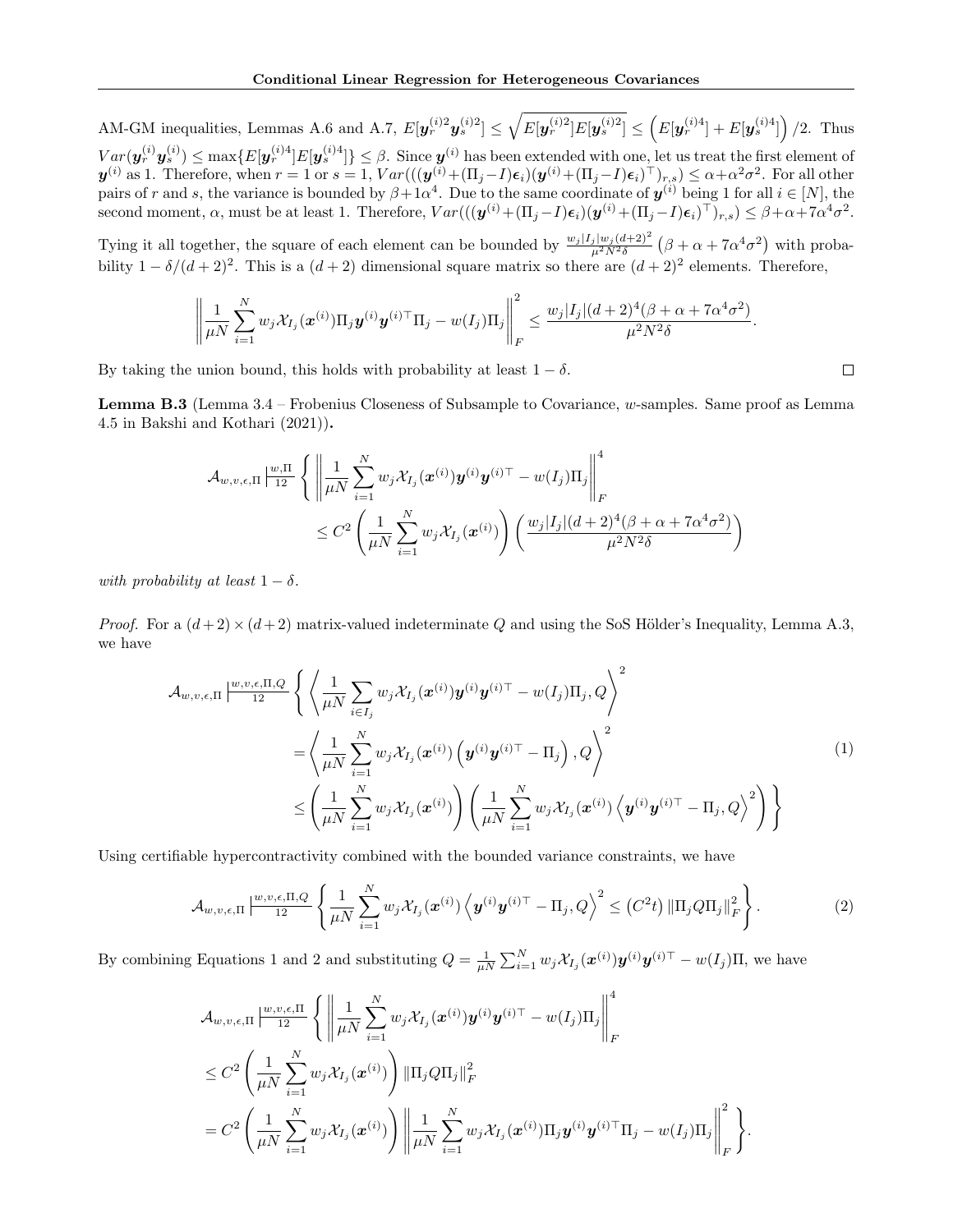By using Lemma B.2, we have

$$
\mathcal{A}_{w,v,\epsilon,\Pi} \left| \frac{w,v,\epsilon,\Pi}{12} \right| \left\{ \left\| \frac{1}{\mu N} \sum_{i=1}^{N} w_j \mathcal{X}_{I_j}(\boldsymbol{x}^{(i)}) \boldsymbol{y}^{(i)} \boldsymbol{y}^{(i)\top} - w(I_j) \Pi_j \right\|_F^4
$$
  
\n
$$
\leq C^2 \left( \frac{1}{\mu N} \sum_{i=1}^{N} w_j \mathcal{X}_{I_j}(\boldsymbol{x}^{(i)}) \right) \left( \frac{w_j |I_j| (d+2)^4 (\beta + \alpha + 7\alpha^4 \sigma^2)}{\mu^2 N^2 \delta} \right)
$$
  
\nty at least  $1 - \delta$ .

with probability at least  $1 - \delta$ .

Lemma B.4 (Lemma 3.5 – Frobenius Closeness of Subsample to Covariance, I-samples. Same proof as Lemma 4.5 in Bakshi and Kothari (2021)).

$$
\mathcal{A}_{w,v,\epsilon,\Pi} \left| \frac{w,v,\epsilon,\Pi}{12} \left\{ \left\| \frac{1}{\mu N} \sum_{i=1}^N w_j \mathcal{X}_{I_j}(\boldsymbol{x}^{(i)}) \boldsymbol{y}^{(i)} \boldsymbol{y}^{(i)\top} - w(I_j) \Pi_{j*} \right\|_F^4 \right|
$$
  

$$
\leq C^2 \left( \frac{1}{\mu N} \sum_{i=1}^N w_j \mathcal{X}_{I_j}(\boldsymbol{x}^{(i)}) \right) \left( \frac{w_j |I_j| (d+2)^4 (\beta + \alpha + 7\alpha^4 \sigma^2)}{\mu^2 N^2 \delta} \right)
$$

with probability at least  $1 - \delta$ .

Proof. This follows the same proof as Lemma B.3.

**Lemma B.5** (Lemma 3.6 – Frobenius Closeness of  $\Pi$  and  $\Pi_*$ . Same as Lemma 4.3 in Bakshi and Kothari  $(2021).$ 

$$
\mathcal{A}_{w,v,\epsilon,\Pi} \left| \frac{w,v,\epsilon,\Pi}{12} \left\{ \left( \sum_{j=1}^m w(I_j) \right) ||\Pi - \Pi_*||_F^2 \right. \\ \leq mC \sqrt{2^5 \left( \frac{w_j(d+2)^4(\beta + \alpha + 7\alpha^4 \sigma^2)}{\mu N \delta} \right)} \right\}.
$$

with probability at least  $1 - m\delta$  where  $w(I_j) = \frac{1}{\mu N} \sum_{i=1}^N w_j \mathcal{X}_{I_j} (\boldsymbol{x}^{(i)})$ .

*Proof.* Define  $w^*(I_j) = \frac{|I_j|}{\mu N}$ . Using the SoS Almost Triangle Inequality, Lemma A.4, and Lemmas B.3 and B.4, we have

$$
\mathcal{A}_{w,v,\epsilon,\Pi} \Big| \frac{w,v,\epsilon,\Pi}{12} \left\{ w(I_j)^4 \left\| \Pi_j - \Pi_{j*} \right\|_F^4
$$
  

$$
\leq 2^5 C^2 w(I_j) \left( \frac{w_j |I_j| (d+2)^4 (\beta + \alpha + 7\alpha^4 \sigma^2)}{\mu^2 N^2 \delta} \right) \right\}.
$$

By dividing both sides of the inequality by  $w(I_j)^2$ , we have

$$
\mathcal{A}_{w,v,\epsilon,\Pi} \Big| \frac{w,v,\epsilon,\Pi}{12} \left\{ w(I_j)^2 \left\| \Pi_j - \Pi_{j*} \right\|_F^4 \Big| \leq 2^5 C^2 w(I_j)^{-1} \left( \frac{w_j |I_j| (d+2)^4 (\beta + \alpha + 7\alpha^4 \sigma^2)}{\mu^2 N^2 \delta} \right) \right\}.
$$

By using Cancellation within SoS, Lemma A.5 and multiplying both sides of the inequality by  $w(I_j)^{1/2}$ , we have

$$
\mathcal{A}_{w,v,\epsilon,\Pi} \Big| \frac{w,v,\epsilon,\Pi}{12} \left\{ w(I_j)w(I_j)^{1/2} \left\| \Pi_j - \Pi_{j*} \right\|_F^2 \right\} \n\leq C \sqrt{2^5 \left( \frac{w_j |I_j| (d+2)^4 (\beta + \alpha + 7\alpha^4 \sigma^2)}{\mu^2 N^2 \delta} \right)} \right\}.
$$

 $\hfill \square$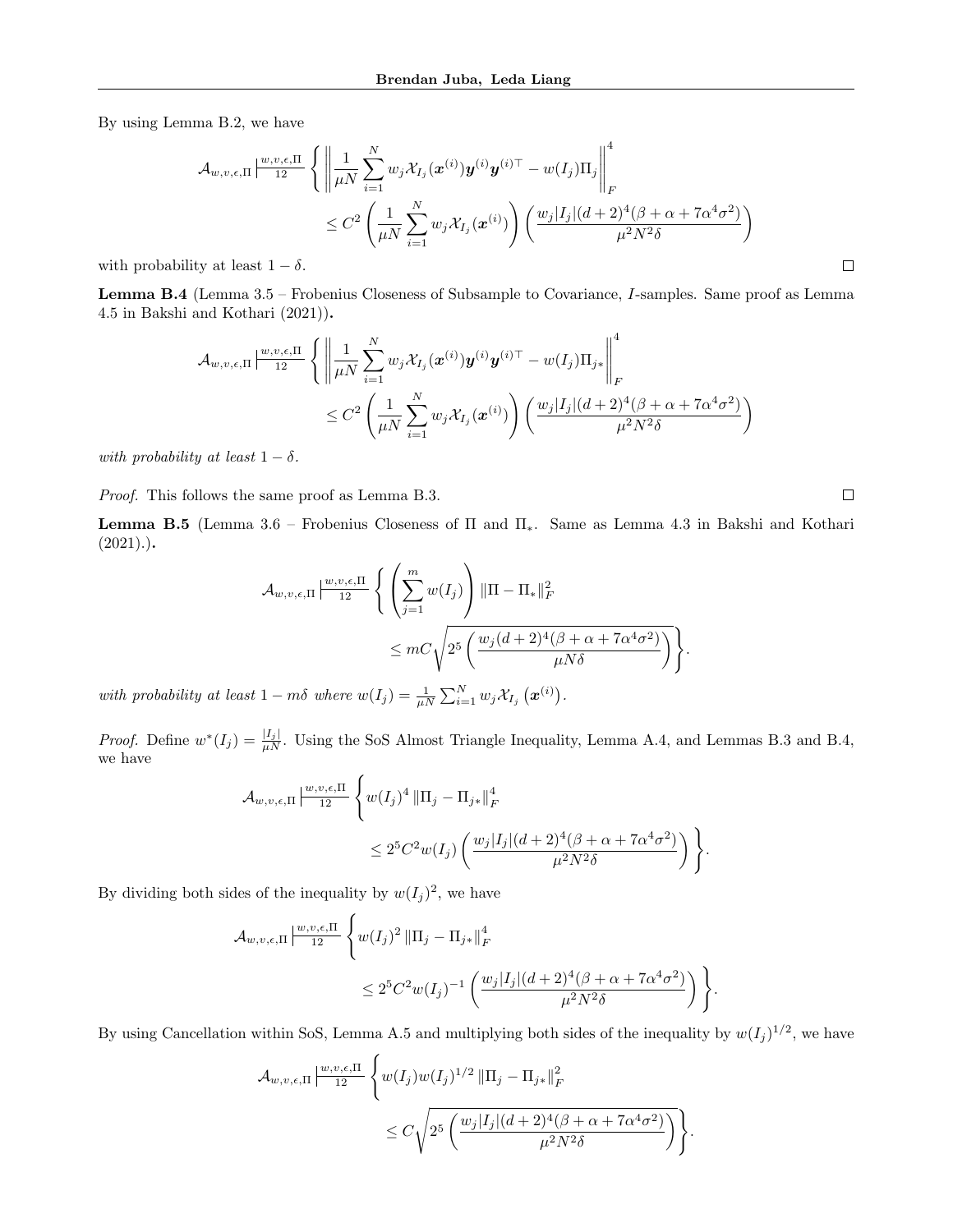Since  $w(I_j) = \frac{1}{\mu N} \sum_{i=1}^N w_j \mathcal{X}_{I_j}(\boldsymbol{x}^{(i)})$  and is bounded above by  $w^*(I_j)$ , then with probability  $1-2\delta$ :

$$
\mathcal{A}_{w,v,\epsilon,\Pi}\left|\frac{w,v,\epsilon,\Pi}{12}\left\{w(I_j)\left\|\Pi_j-\Pi_{j*}\right\|_{F}^2\leq C\sqrt{2^5\left(\frac{w_j(d+2)^4(\beta+\alpha+7\alpha^4\sigma^2)}{\mu N\delta}\right)}\right\}.
$$

Define  $\Pi$  and  $\Pi_*$  as a weighted average of  $\Pi_j$  and  $\Pi_{j*}$  respectively, where the weights are proportional to  $|I_j|$ . Thus  $\Pi = \sum_{j=1}^m w(I_j) \Pi_j$  and  $\Pi_* = \sum_{j=1}^m w(I_j) \Pi_{j*}$ . By summing both sides of the inequality over all  $j \in [m]$ , we have

$$
\mathcal{A}_{w,v,\epsilon,\Pi} \left| \frac{w,v,\epsilon,\Pi}{12} \left\{ \sum_{j=1}^m w(I_j) \left\| \Pi_j - \Pi_{j*} \right\|_F^2 \right\} \n\leq \sum_{j=1}^m C \sqrt{2^5 \left( \frac{w_j (d+2)^4 (\beta + \alpha + 7\alpha^4 \sigma^2)}{\mu N \delta} \right)} \right\}.
$$

By using the Cauchy-Schwarz Inequality and the triangle inequality to rewrite the left hand side, we have

$$
\mathcal{A}_{w,v,\epsilon,\Pi} \left| \frac{w,v,\epsilon,\Pi}{12} \left\{ \left( \sum_{j=1}^m w(I_j) \right) \|\Pi - \Pi_*\|_F^2 \right. \\ \leq mC \sqrt{2^5 \left( \frac{w_j (d+2)^4 (\beta + \alpha + 7\alpha^4 \sigma^2)}{\mu N \delta} \right)} \right\}
$$

with probability  $1 - 2m\delta$ .

Lemma B.6 (Lemma 2.7 – Certifiable Hypercontractivity Under Sampling. Lemma 6.11 in Bakshi and Kothari (2021)). Let  $\hat{\mathcal{D}}$  be a 1-subgaussian, 2h-certifiably C-hypercontractive distribution over  $\mathbb{R}^d$ . Let S be a set of  $n = \Omega((hd)^{8h})$  i.i.d. samples from D. Then, with probability at least  $1 - 1/poly(n)$ , the uniform distribution on  $S$  is h-certifiably (2C)-hypercontractive.

#### B.1 Proof of Main Theorem

**Theorem B.7** (Main Theorem – Theorem 3.2). Let  $\Pi_*$  be a projection matrix for a subspace of dimension r. Let  $\mathcal{D}|\mathbf{c}^*$  be a distribution with mean 0, covariance  $\Pi_*$ , and 2-certifiably C-hypercontracitve degree-2 polynomials. Then, there exists an algorithm that takes  $n \geq \Omega((d \log d/\mu)^{16})$  samples from the distribution  $\mathcal D$  and outputs a list  $\mathcal L$  of  $O(1/\mu)$  projection matrices such that with probability at least 0.99 over the draw of the sample and randomness of the algorithm, there is a  $\hat{\Pi} \in \mathcal{L}$  satisfying  $\|\hat{\Pi} - \Pi_{*}\|_{F} \leq O(1/\mu)$  in polynomial time.

*Proof.* This follows the same proof as Theorem 1.4 in Bakshi and Kothari (2021). Since  $\mathcal{D}|\mathbf{c}^*$  is certifiably C-hypercontractive, Fact B.6 implies that  $\geq n = \Omega(d \log d/\mu)^{16}$  samples suffice for the uniform distribution on the inliers,  $I_{good}$ , to have 2-certifiably C-hypercontractive degree 2 polynomials with probabiliy at least  $1 - 1/d$ . Let  $\xi_1$  be the event that this succeds, and condition on it.

Let  $\tilde{\mu}$  be a pseudo-distribution of degree-24 satisfying  $\mathcal{A}_{w,v,\epsilon,\Pi}$  and minimizing  $\sqrt{\sum_{j=1}^{m} w_j \sum_{i=1}^{N} \mathcal{X}_{I_j}(\boldsymbol{x}^{(i)})}$  as described in Algorithm 1. Observe that such a pseudo-distribution is guaranteed to exist: take the pesudodistribution supported on a single point,  $(w, \Pi)$  such that  $w_i = 1$  iff  $i \in I_{good}$  and  $\Pi = \Pi_*$ . It is straight forward to check that  $\Pi_*$  is indeed a rank r projection matrix and rank  $d+2$  projection matrix and  $\sum_{j=1}^m \sum_{i=1}^N \mathcal{X}_{I_j}(\boldsymbol{x}^{(i)}) =$  $\mu$ N. Conditioned on  $\xi_1$ , the hypercontractivity constraint is also satisfied by the inliers.

Since Lemma B.5 admits a sum-of-squares proof, it follows from Fact A.2 that the polynomial inequality is preserved under pseudo-expectations.

$$
\frac{1}{\mu M} \sum_{j}^{k} w_j \sum_{i=1}^{N} \tilde{\mathbb{E}}_{\tilde{\mu}} \left[ \mathcal{X}_{I_j}(\boldsymbol{x}^{(i)}) \|\Pi - \Pi_*\|_F^2 \right] \leq mC \sqrt{2^5 \frac{w_j(d+2)^4(\beta + \alpha + 7\alpha^4 \sigma^2)}{\mu N \delta}}.
$$

 $\Box$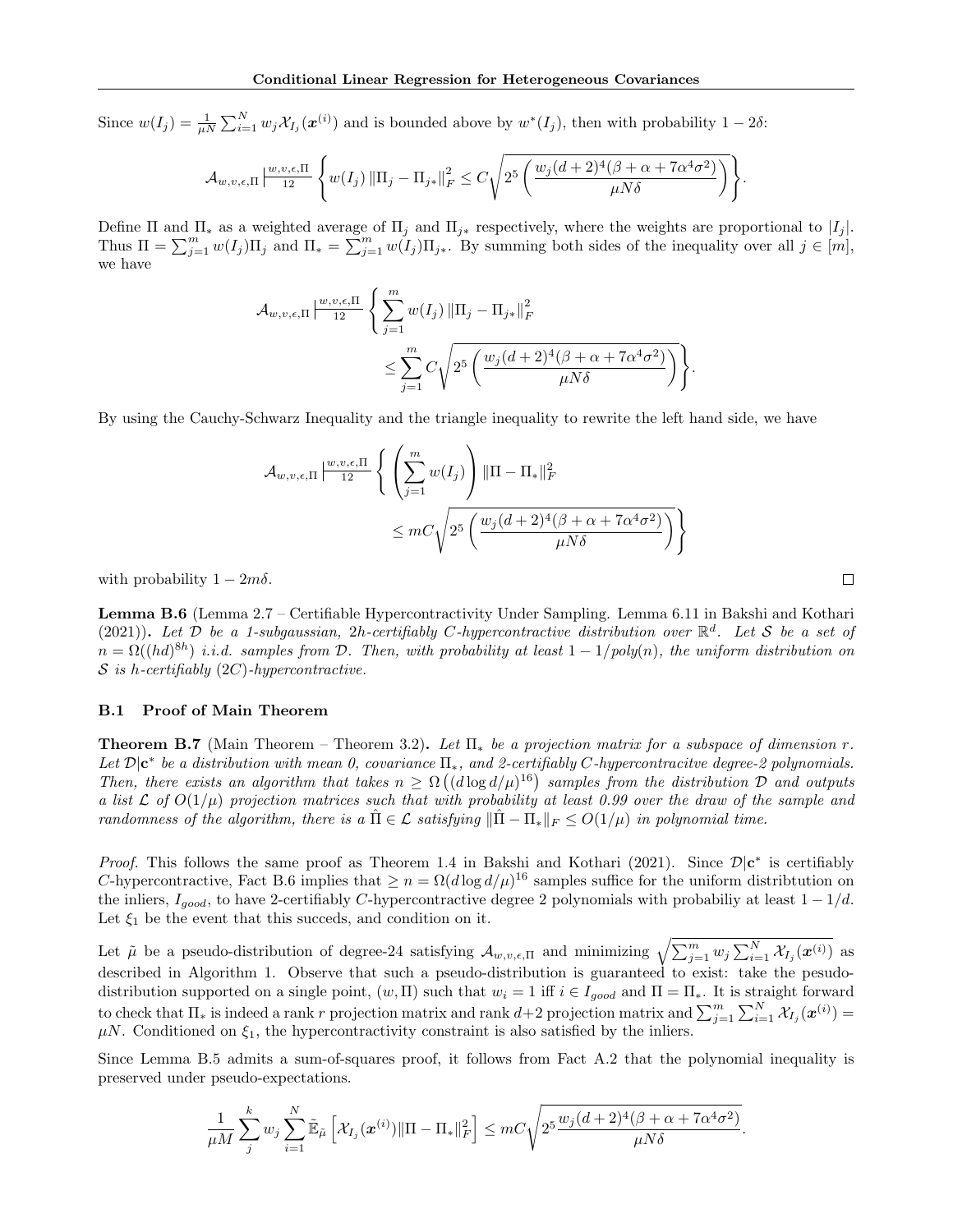Alternatively, we can rewrite the above as follows:

$$
\frac{1}{\mu N} \sum_{j=1}^{m} w_j \sum_{i=1}^{N} \tilde{\mathbb{E}}_{\tilde{\mu}} \left\| \left[ \mathcal{X}_{I_j}(\boldsymbol{x}^{(i)}) \Pi \right] - \left[ \mathcal{X}_{I_j}(\boldsymbol{x}^{(i)}) \Pi_* \right] \right\|_F^2
$$
  

$$
\leq m C \sqrt{2^5 \frac{w_j (d+2)^4 (\beta + \alpha + 7\alpha^4 \sigma^2)}{\mu N \delta}}.
$$

Applying Jensen's Inequality yields

$$
\left(\frac{1}{\mu N}\sum_{j=1}^m w_j \sum_{i=1}^N \left\|\widetilde{\mathbb{E}}_{\tilde{\mu}}[\mathcal{X}_{I_j}(\boldsymbol{x}^{(i)})\Pi] - \widetilde{\mathbb{E}}_{\tilde{\mu}}[\mathcal{X}_{I_j}(\boldsymbol{x}^{(i)})\Pi_*]\right\|_F\right)^2
$$
  

$$
\leq mC\sqrt{2^5\frac{w_j(d+2)^4(\beta+\alpha+7\alpha^4\sigma^2)}{\mu N\delta}}.
$$

Taking the square root,

$$
\frac{1}{\mu N} \sum_{j=1}^{m} w_j \sum_{i=1}^{N} \left\| \tilde{\mathbb{E}}_{\tilde{\mu}}[\mathcal{X}_{I_j}(\boldsymbol{x}^{(i)}) \Pi] - \tilde{\mathbb{E}}_{\tilde{\mu}}[\mathcal{X}_{I_j}(\boldsymbol{x}^{(i)}) \Pi_*] \right\|_F
$$
  

$$
\leq \sqrt{mC \sqrt{2^5 \frac{w_j(d+2)^4(\beta + \alpha + 7\alpha^4 \sigma^2)}{\mu N \delta}}.
$$

Recall, the rounding in Algorithm 1 uses  $\hat{\Pi}_i = \frac{\tilde{\mathbb{E}}_{\tilde{\mu}}\left[\sum_{j=1}^m w_j \mathcal{X}_{I_j}(\boldsymbol{x}^{(i)})\Pi\right]}{\tilde{\mathbb{E}}\left[\sum_{j=1}^m w_j \mathcal{X}_{I_j}(\boldsymbol{x}^{(i)})\Pi\right]}$  $\frac{\mathbb{E}_{\tilde{\mu}}[\sum_{j=1}^m w_j \lambda_{I_j}(\boldsymbol{x}^{(i)})]}{\mathbb{E}_{\tilde{\mu}}[\sum_{j=1}^m w_j \lambda_{I_j}(\boldsymbol{x}^{(i)})]}$  to denote the projector corresponding to the  $i$ -th sample. Then rewriting the above equation yields:

$$
\frac{1}{\mu N} \sum_{j=1}^m w_j \sum_{i=1}^N \tilde{\mathbb{E}}_{\tilde{\mu}} ||\hat{\Pi}_i - \Pi_*||_F \le \sqrt{mC\sqrt{2^5 \frac{w_j(d+2)^4(\beta+\alpha+7\alpha^4\sigma^2)}{\mu N\delta}}}.
$$

Let  $Z = \frac{1}{\mu N} \sum_{j=1}^{m} w_j \sum_{i=1}^{N} \mathbb{E}[\mathcal{X}_{I_j}(\boldsymbol{x}^{(i)})]$ . Then, from Lemma B.1,  $Z \geq \mu \Rightarrow \frac{1}{Z} \leq \frac{1}{\mu}$ . Dividing by Z on both sides thus yields:

$$
\frac{1}{Z}\left(\frac{1}{\mu N}\sum_{j=1}^m w_j \sum_{i=1}^N \tilde{\mathbb{E}}_{\tilde{\mu}} \|\hat{\Pi}_i - \Pi_*\|_F\right) \leq \frac{1}{\mu} \sqrt{mC\sqrt{2^5 \frac{w_j(d+2)^4(\beta+\alpha+7\alpha^4\sigma^2)}{\mu N\delta}}}.
$$

Since each index  $i \in [N]$  is chosen with probability  $\frac{\widetilde{\mathbb{E}}[\sum_{j=1}^{m} w_j \mathcal{X}_{I_j}(x_i)]}{\widetilde{\mathbb{E}}[\sum_{j=1}^{m} w_j \mathcal{X}_{I_j}(x_i)]}$  $\frac{\mathbb{E}[\sum_{j=1}^m w_j \mathcal{X}_{I_j}(\bm{x}_i)]}{\sum_{i\in [N]} \overline{\mathbb{E}}[\sum_{j=1}^m w_j \mathcal{X}_{I_j}(\bm{x}_i)]} \;=\; \frac{1}{\mu N} \widetilde{\mathbb{E}}[\sum_{j=1}^m w_j \mathcal{X}_{I_j}(\bm{x}_i)], \text{ it fol-}$ lows that  $i \in I_{good}$  with probability at least  $\frac{1}{\mu N} \sum_{j=1}^m w_j \sum_{i \in I_j} \widetilde{\mathbb{E}}[\mathcal{X}_{I_j}(\boldsymbol{x}_i)] = Z \geq \mu$ . By Markov's inequality applied to the last equation, with probability  $\frac{1}{2}$  over the choice of i conditioned on  $i \in I_{good}$ ,  $\|\hat{\Pi}_i - \Pi_*\|_F \leq \frac{2}{\mu}$  $\sqrt{mC\sqrt{2^{5\frac{w_j(d+2)^4(\beta+\alpha+7\alpha^4\sigma^2)}{\mu N\delta}}}$ . Thus, in total, with probability at least  $\mu/2$ ,  $\|\hat{\Pi}_i - \Pi_*\|_F \le$  $\frac{2}{\mu}$  $\sqrt{mC\sqrt{2^{5}\frac{w_j(d+2)^4(\beta+\alpha+7\alpha^4\sigma^2)}{\mu N\delta}}}$ . Therefore, with probability of at least 0.99 over the draw of the random set J, the list constructed by the algorithm contains  $\hat{\Pi}$  such that  $\|\hat{\Pi}_i - \Pi_*\|_F \leq \frac{2}{\mu}$  $\sqrt{mC\sqrt{2^{5}\frac{w_j(d+2)^4(\beta+\alpha+7\alpha^4\sigma^2)}{\mu N\delta}}}$ .

Now to account for the running time of the algorithm, the SDP for the program can be solved in polynomial time, so the algorithm runs in polynomial time overall. $\Box$